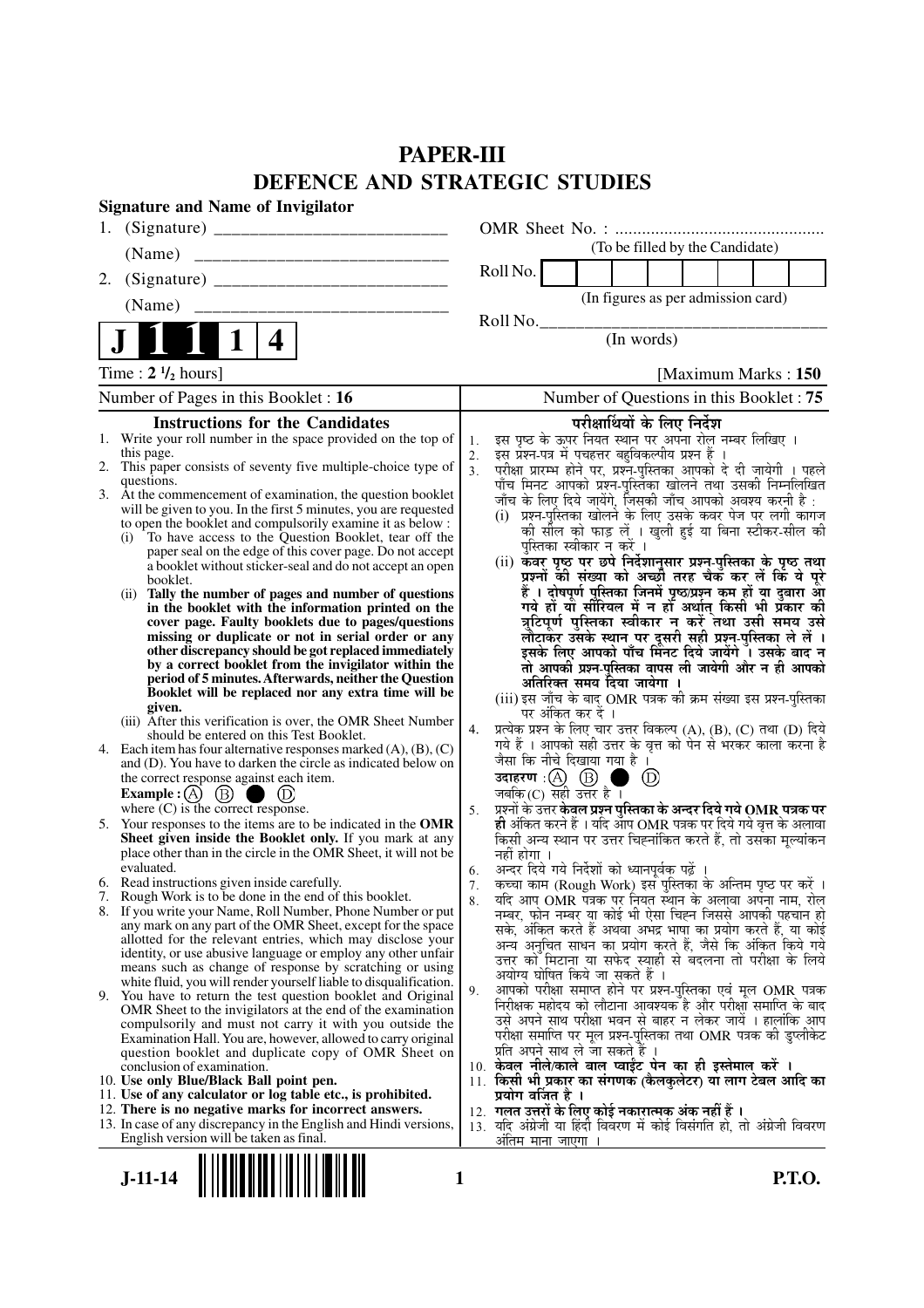#### **DEFENCE AND STRATEGIC STUDIES Paper – III**

**Note :** This paper contains **seventy five (75)** objective type questions of **two (2)** marks each. **All** questions are compulsory.

- **1.** The concept "MAID" stands to :<br>(A) Mutually Assured Internal
	- $(A)$  Mutually Assured Development.
	- (B) Mutually Assured Information Destruction.
	- (C) Mutually Assumed Information Destruction.
	- (D) Mutually Assumed Internal Development.
- **2.** Which of the following countries had built the "Barlev line linear defence" during the Arab-Israel war of 1973?<br>
(A) Egypt (B) Israel (B) Israel
	- (C) Syria (D) Jordan
- **3.** In his book "Arthasastra", Kautilya advocated that the conduct of relations with each 'Mandala' should be based on a foreign policy called :
	- (A) Policy of Sadguma<br>(B) Mandala policy
	- $(B)$  Mandala policy<br>(C) Six fold policy
	- Six fold policy
	- $(D)$  None of these
- **4.** Who among the following argued that "To have command of air means to be in a position to prevent the enemy from flying, while retaining the ability to fly oneself" ?<br>(A) W. Mitchell
	- (A) W. Mitchell<br>(B) G. Douhet
	- (B) G. Douhet
	- (C) Alexander de Seversky
	- Tedder
- **5.** Which of the following doesn't constitute the values of state system ?<br>(A) Security
	- (A) Security<br>(B) Freedom
	- $(B)$  Freedom<br> $(C)$  Justice an
	- $\begin{array}{cc}\n\text{(C)} & \text{Justice and Welfare} \\
	\text{(D)} & \text{Manower}\n\end{array}$ **Manpower**
- **6.** The foundation stone of the National Defence University was laid in one of the following states of India :
	- (A) Punjab
	- (B) Madhya Pradesh
	- **Haryana**
	- (D) New Delhi
- **7.** India conducted a series of nuclear tests code-named "Shakti" on
	- (A) May 28-30, 1996<br>(B) May 11-13, 1997
	- (B) May 11-13, 1997<br>(C) May 11-13, 1998
	- May 11-13, 1998
	- (D) May 28-30, 1998

Paper-III 2 J-11-14

- **8.** Which of the following organs takes decision for defence and security at highest level in India ?<br>(A) Chief of Staff Co
	- (A) Chief of Staff Committee<br>(B) Political Affairs Committe
	- (B) Political Affairs Committee<br>(C) National Security Council
	- (C) National Security Council
	- Cabinet Committee on Security Affairs
- **9.** How many countries are members in SAARC organisation ?<br>(A) Nine (B)
	- (A) Nine (B) Eight<br>
	(C) Seven (D) Five
	- $(C)$  Seven
- **10.** Where was the first NAM summit held ?<br>(A) Badung (B) Teharan (A) Badung<br>(C) Belgrade
	- $(D)$  New Delhi
- **11.** Which Bangladeshi leader has been sentenced to death by the War Tribunal for war crimes committed by him during the 1971 liberation struggle ?
	- (A) Abdul Kadir Mulla
	- (B) Abdus Sattar<br>(C) Dilawar Hoss
	- (C) Dilawar Hossain Saedi
	- Abdul Kalam Azad
- **12.** "Tees Bigha Corridor" lies between which of the following countries ?<br>(A) India – Bhutan
	-
	- (A) India Bhutan India – Bangladesh
- (C) Nepal Bhutan
- (D) India Nepal
- **13.** India Policy of self-reliance, in defence was launched in

| $(A)$ 1965 | $(B)$ 1964 |
|------------|------------|
| $(C)$ 1961 | $(D)$ 1971 |

- **14.** Programme Budgeting for defence had its origin in
	- (A) Britain (B) USA<br>(C) Russia (D) Austr
	- (D) Australia
- **15.** Which one of the following is not related to International Trade?<br>(A) TRIMS (B) TRIPS (A) TRIMS (B) TRIPS<br>(C) N.P.T. (D) W.T.O.
	- $N.P.T.$
- **16.** Who among the following is known to have laid the economic foundation of military power ?
	- (A) Richard K. Ashley<br>(B) Abraham Lincoln
	- $(B)$  Abraham Lincoln<br>  $(C)$  Adam Smith
	- Adam Smith
	- (D) Amrataya Sen
-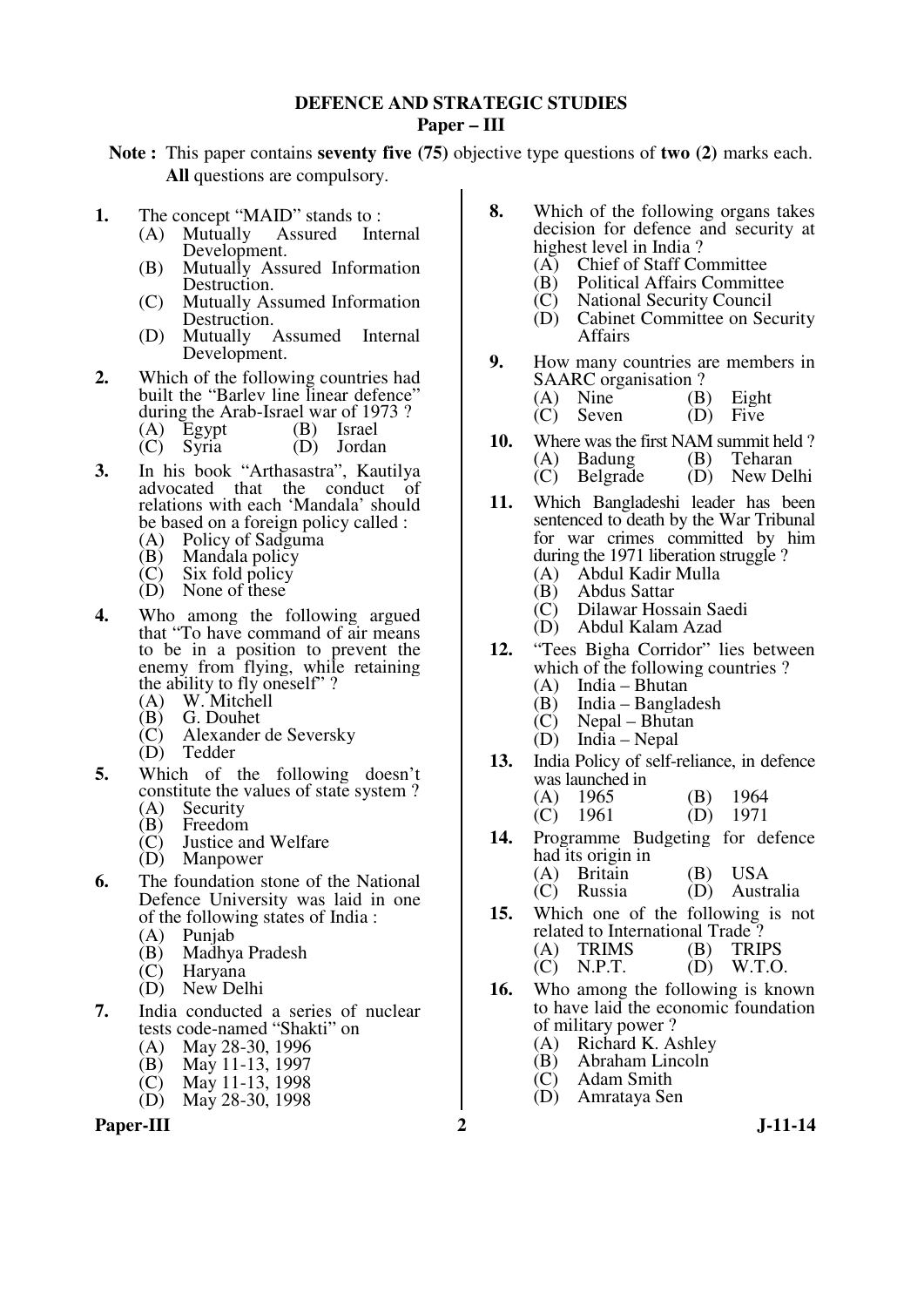## रक्षा एवं स्त्रातेजिक अध्ययन

#### प्रश्नपत्र – III

**सचना :** इस प्रश्नपत्र में **पचहत्तर** (75) बह-विकल्पीय प्रश्न हैं । प्रत्येक प्रश्न के **दो** (2) अंक हैं । **सभी** प्रश्न अनिवार्य हैं ।

- 1. "मैड" की धारणा का पर्ण रूप है
	- (A) म्युचली एश्योर्ड इंटरनल डेवेलपमेंट
	- $(B)$  म्यचली एश्योर्ड इनफर्मेशन डिस्टक्शन
	- $(C)$  स्यचली एज्यम्ड इनफर्मेशन डिस्टक्शन
	- (D) स्यचली एज्यम्ड इंटरनल डेवेलपमेंट
- 2. निम्नलिखित में से किस देश ने 1973 के अरब-इजराइल युद्ध के दौरान ''बारलेव लाइन एकरेखीय प्रतिरक्षां'' का निर्माण किया ?
	- $(A)$  मिस्र  $(B)$  इज़राइल
	- (C) सीरिया (D) जोर्डन
- 3. कौटिल्य ने अपनी पुस्तक "अर्थशास्त्र" में प्रत्येक मण्डल से सम्बन्धों के संचालन को जिस <u>विदेशनीति पर आधारित बतलाया. वह थी</u>
	- $(A)$  सद्गृण नीति
	- (B) मण्डल नीति
	- (C) षटपरत नीति
	- (D) उपरोक्त में से कोई नहीं
- **4.** ×®Ö´®ÖÖÓ×ÛúŸÖ ´Öë ÃÖê ×ÛúÃÖ®Öê µÖÆü ŸÖÛÔú פüµÖÖ ×Ûú "नभ-प्रभत्व का अर्थ यह है कि जब अपने उडान भरने की क्षमता को धारण किये हों तब शत्र को उड़ान भरने से रोकने की स्थिति में होना $"$  ?
	- (A) डब्ल्यू. मिचेल
	- $(B)$  जी इहे
	- (C) एलैग्जैण्डर डी सेवर्सकी
	- (D) टेडर
- **5.** निम्नलिखित में से कौन सा राज्य प्रणाली के मल्यों में नहीं आता ?
	- (A) सुरक्षा (B) स्वतन्त्रता
	- (C) न्याय एवं कल्याण (D) जनशक्ति
- **6.** निम्नलिखित में से भारत के किस राज्य में राष्टीय <u>रक्षा विश्वविद्यालय की नीव रखी गयी है ?</u>
	- $(A)$  पंजाब  $(B)$  मध्य प्रदेश
	- (C) हरियाणा (D) नई दिल्ली
- 7. ''शक्ति'' कट नाम के अन्तर्गत भारत ने नाभिकीय परीक्षण कब किये थे ?
	- $(A)$  28-30  $\overline{45}$ , 1996
	- $(B)$  11-13 मई, 1997
	- $(C)$  11-13 मई, 1998
	- $(D)$  28-30  $\overline{45}$ , 1998



- **8.** ×®Ö´®Ö×»Ö×ÜÖŸÖ ´Öë ³ÖÖ¸üŸÖ ÛúÖ ÛúÖî®Ö ÃÖÖ †ÓÝÖ ÃÖ¾ÖÖì""Ö स्तर पर रक्षा तथा सुरक्षा सम्बन्धी निर्णय लेता है ?
	- $(A)$  वीफ ऑफ स्टाफ कमेटी
	- $(B)$  राजनीतिक मामला समिति
	- (C) राष्ट्रीय सरक्षा परिषद
	- (D) सुरक्षा मामलों की केबीनेट कमेटी
- **9.** सार्क संगठन के कितने देश सदस्य हैं ?<br>(A) नौ
	- (A) नौ<br>(C) सात
	- $(D)$  पाँच
- **10.** प्रथम नाम (NAM) शिखर सम्मेलन कहाँ हुआ था ?<br>(A) बांडुंग (B) तेहरान
	- (A) ²ÖÖÓ›ãÓüÝÖ (B) ŸÖêÆü¸üÖ®Ö
	- (D) नई दिल्ली
- 11. किस बांग्लादेशीय नेता को 1971 के स्वतन्त्रता संघर्ष के दौरान किये गए युद्ध अपराधों के लिए युद्ध न्यायाधिकरण द्वारा मृत्यु दण्ड दिया गया है ?
	- (A) अब्दुल कादिर मुल्ला
	- $(B)$  अब्दुस सत्तार
	- (C) दिलांवर हसैन सईदी
	- (D) अब्दुल कलाम आजाद
- 12. "तीस बीघा गलियारा" किन देशों के बीच स्थित है ?
	- (A) भारत-भूटान (B) भारत-बांग्लादेश<br>(C) नेपाल-भटान (D) भारत-नेपाल (C) नेपाल-भुटान
- 13. भारत की रक्षा में स्वावलम्बन नीति को किस वर्ष प्रारम्भ किया गया  $\imath$ 
	- (A) 1965 (B) 1964<br>
	(C) 1961 (D) 1971  $(C)$  1961
- 1**4.** रक्षा के लिए कार्यक्रम बजट निर्माण का उदभव हुआ
	- $(A)$  ब्रिटेन में  $(B)$  यू.एस.ए. में<br>(C) रूस में  $(D)$  ऑस्टेलिया (D) ऑस्ट्रेलिया में
- 15. निम्नलिखित में से कौन सा अन्तर्राष्ट्रीय व्यापार से सम्बन्धित नहीं है ?<br>(A) टिम्स  $(B)$  टिप्स
	- (C) एन.पी.टी. (D) डब्ल्य.टी.ओ.
- 16. निम्नांकित में से कौन सैन्य शक्ति की आर्थिक नींव रखने के लिए जाना जाता है ?
	- (A) रिचर्ड के एशले (B) अब्राहम लिंकन<br>(C) एडम स्मिथ (D) अमर्त्य सेन (C) एडम स्मिथ (D)
- 

**J-11-14 3 Paper-III**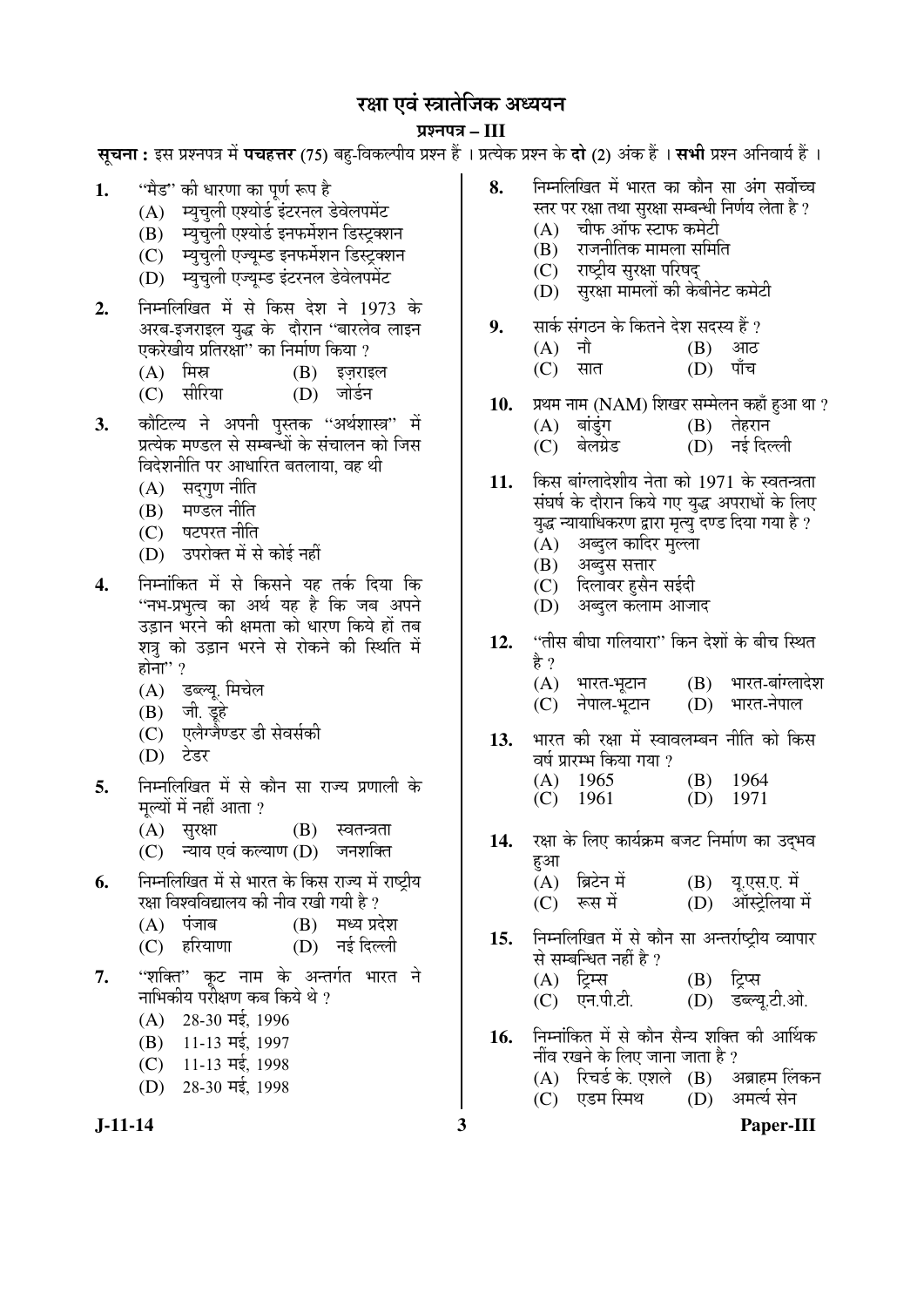- **17.** Which one of the following is not a part of the "NAVARATNA" PSUs of Defence in India ?
	- (A) BEML
	- (B) Goa Shipyard Ltd.
	- I.T.I.
	- (D) HAL
- **18.** Which of the following is the means of Mobilisation of resources during war time ?
	- (A) Printing Currency
	- (B) Selling the Gold
	- (C) Taxation and Borrowing
	- (D) Loan from IMF
- **19.** Who among the following coined the word "Cyber Space" ?
	- (A) William Gibson
	- (B) Adam Roberts
	- (C) Robert Mc Namara
	- (D) Ban ki Moon
- **20.** India had procured "AWACS" from which one of the following countries ?
	- (A) Israel (B) USA<br>
	(C) France (D) Britain
	- $(C)$  France
- **21.** India is said to have the largest deposit of
	- (A) Radium (B) Thorium
	- (C) Uranium (D) Chromium
- **22.** "Peace-Building" generally refers to
	- (A) Pre-conflict peace efforts
	- (B) Peace-keeping operations
	- (C) Prevention of conflicts
	- (D) Post-conflict peace efforts
- **23.** International Humanitarian Law is broadly based on
	- (A) Geneva conventions of 1949.
	- (B) International Court of justice.
	- (C) International Human Rights Association.
	- (D) United Nations High Commission on Human Rights.
- **24.** Who said, "one does not make wars less likely by formulating rules of warfare. War can't be humanised. It can only be eliminated." ?
	- (A) Albert Einstein
	- (B) Linus Pauling
	- (C) Otto Hahn
	- (D) Irene Joliot-Curie

#### Paper-III **1.11-14** J-11-14

- **25.** Which one of the following countries was involved as mediator between L.T.T.E. and Sri Lanka' ?<br>(A) USA (B)
	- (B) India<br>(D) Britain  $\overrightarrow{C}$  Norway
- **26.** Major characteristics of a Rogue State is one of the following :
	- (A) One who supports missiles production.
	- (B) One who supports terrorist activities.
	- (C) One who maintains huge armed forces.
	- (D) One who does not care for the rules of law and is unfaithful towards the norms of the civilized world in the context of peace, security and development.
- **27.** Who is the author of 'India's China War' ?
	- (A) Brig. J.P. Dalvi
	- $(B)$  N. Maxwell<br>(C) Lt. Gen. B.
	- Lt. Gen. B.M. Kaul
	- (D) D.R. Mankekar
- **28.** Which of the following is not a theorist of counter insurgency ?
	- (A) Santa Cruz de Marcendo
	- (B) Mao-Tse Tung<br>(C) David Galula
	- David Galula
	- (D) Robert Thompson
- **29.** During the Cuban Missle Crisis in 1962 between the United States and the erstwhile Soviet Union, who among the following said, "We shall bury you"? (A) J.F. Kennedy (B) N. Khruschev (C) Jimmy Carter (D) L. Brezhnev
- **30.** The meeting of the  $16<sup>th</sup>$  Indo-China Joint Working Group was held in the month of (A) May, 2013 (B) July, 2013 (C) June, 2013 (D) August, 2013
- **31.** The "BRICS" conference in 2013 was held at (A) New Delhi (B) Beijing<br>(C) Johannasberg (D) Durban  $(C)$  Johannasberg  $(D)$
- **32.** Edward Snowden of the United States was granted by Russia the status which could be classified as
	- (A) Asylum
	- (B) Refugee status<br>(C) Economic mig
	- Economic migrant
	- (D) Internally displaced person
-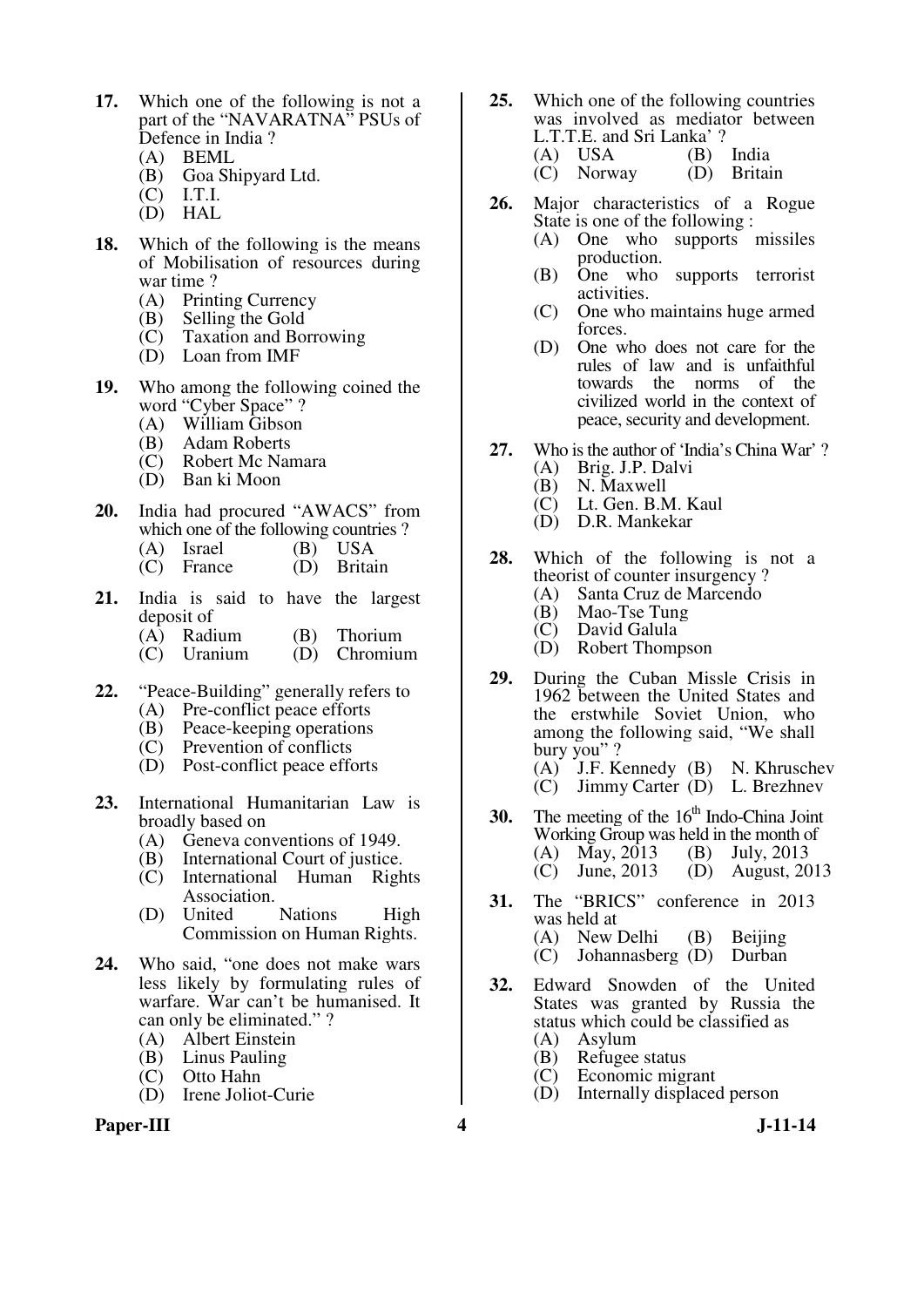- 17. निम्नांकित में से कौन भारत में रक्षा की "पी.एस.यू." – "नवरत्न" का हिस्सा नहीं है ?
	- $(A)$  बी.ई.एम.एल.
	- (B) गोवा शिपयार्ड लिमि.
	- $(C)$  आई.टी.आई.
	- (D) एच.ए.एल.
- 18. निम्नलिखित में से युद्ध के समय में साधन ज़टाने का कौन सा माध्यम है ?
	- $(A)$  मुद्रा का मुद्रण
	- (B) सोने को बेचना
	- (C) कराधान एवं ऋण
	- (D) अन्तर्राष्टीय मद्राकोष से ऋण
- 19. निम्नलिखित में से किसने "साइबर स्पेस" शब्द का नामांकन किया ?
	- (A) विलियम गिब्सन (B) एडम रॉबर्ट्स
	- $(C)$  रॉबर्ट मॅक नामरा $(D)$  बान की मून
- 20. निम्नलिखित में से भारत ने किस देश से "अवाक्स" प्राप्त किये हैं ?
	- (A) इज़राइल (B) यू.एस.ए.
	- (C) फ्रांस (D) ब्रिटेन
- 21. भारत के लिए यहा कहाँ जाता है कि इसके पास ×®Ö´®ÖÖÓ×ÛúŸÖ ÛúÖ ÃÖ²ÖÃÖê ²Ö›ÌüÖ ×®ÖõÖê¯Ö Æîü
	-
	- (A) रेडियम (B) थोरियम<br>(C) युरेनियम (D) क्रोमियम  $(D)$  क्रोमियम
- 22. "शान्ति सृजन" का प्राय अर्थ है
	- $(A)$  संघर्ष के पूर्व शान्ति प्रयास
	- (B) शान्ति अनुरक्षण की कार्रवाई
	- (C) संघर्षों की रोकथाम
	- (D) संघर्षोत्तर शान्ति प्रयास
- 23. अन्तर्राष्ट्रीय लोकोपकारी विधि व्यापक रूप से आधारित है
	- (A) जेनेवा कंवेन्शन, 1949
	- (B) अन्तर्राष्ट्रीय न्यायालय
	- (C) अन्तर्राष्ट्रीय मानवाधिकार संघ
	- (D) संयक्त राष्ट मानवाधिकार उच्चायोग
- 24. यह किसका कथन है कि "युद्ध कर्म के नियमों के निर्धारण से युद्ध की संभावना को कम नहीं किया जा सकता । युद्ध को मानवीय भी नहीं बनाया जा सकता । इसका केवल उन्मूलन किया जा सकता है।" ?
	- (A) एलबर्ट आइंस्टीन
	- $(B)$  लाइनस पालिंग
	- (C) ओटो हाह्न
	- (D) आइरेन जोलियट-क्युरी
- **25.** निम्नोंकित देशों में से किसने एल.टी.टी.ई. और श्रीलंका के बीच मध्यस्थता की थी ?
	- (A) यू.एस.ए. (B) भारत (C) नोर्वे (D) ब्रिटेन
	-
- 26. एक धूर्त राज्य के निम्नलिखित लक्षणों में से कौन सा प्रमुख है ?
	- $(A)$  वह जो प्रक्षेपास्त्रों के उत्पादन का समर्थन करता है ।
	- $(B)$  वह जो आतंकवादी गतिविधि का समर्थन करता है ।
	- (C) वह जो भारी सैन्य बल रखता है।
	- $(D)$  वह जो विधि के नियमों की परवाह नहीं करता और जो सभ्य संसार के शान्ति, सुरक्षा और विकास सम्बन्धी मानकों के प्रति वफादार न हो ।
- 27. "इंडियाज चाईना वॉर" का लेखक कौन है ?
	- (A) ब्रिगेडियर जे.पी. दाल्वी
	- (B) एन. मैक्सवेल
	- (C) ले. जनरल बी.एम. कौल
	- (D) डी.आर. मानकेकर
- 28. निम्नलिखित में से कौन प्रति-विप्लव का सिद्धांतकार नहीं है ?
	- (A) सांताक्रूज डी मारकेण्डो
	- (B) माउत्से तंग
	- (C) डेविड गलुला
	- (D) रॉबर्ट थामसन

29. संयुक्त राज्य अमेरिका और पूर्व-सोवियत संघ के बीच 1962 के क्यूबा प्रक्षेपास्त्र संकट के दौरान किसने कहा था कि "हम तुम्हें गाड़ देंगे ।" ?  $(A)$  जे.एफ. केनेडी ने  $(B)$  एन. ख्रुश्चेव ने (C) जिमी कार्टर ने (D) एल. ब्रेजनेव ने

- **30.** भारत-चीन संयुक्त कार्यकारी समूह की 16वीं बैठक किस मास में हई थी ?
	- $(A)$   $\overline{H}$ ई, 2013  $(B)$  जुलाई, 2013 (C) जून, 2013 (D) अगस्त, 2013
	-
- **31.** "ब्रिक्स" सम्मेलन, 2013 में कहाँ सम्पन्न हुआ ?<br>(A) नई दिल्ली (B) बेजिंग
	- (A) नई<sup>-</sup>दिल्ली (B) बेजिंग<br>(C) जोहंसबर्ग (D) डर्बन (C) जोहंसबर्ग
- **32.** य.एस.ए. के नागरीक एडवर्ड स्नोडेन, को रूस
	- द्वारा जो हैसियत दी गई उसका वर्गीकरण किया जा सकता है
		- $(A)$  शरण के रूप में
		- $(B)$  शरणार्थी के रूप में
		- $\overline{C}$ ) आर्थिक प्रवासी के रूप में<br>(D) आन्तरिक रूप से विस्था
		- आन्तरिक रूप से विस्थापित व्यक्ति के रूप में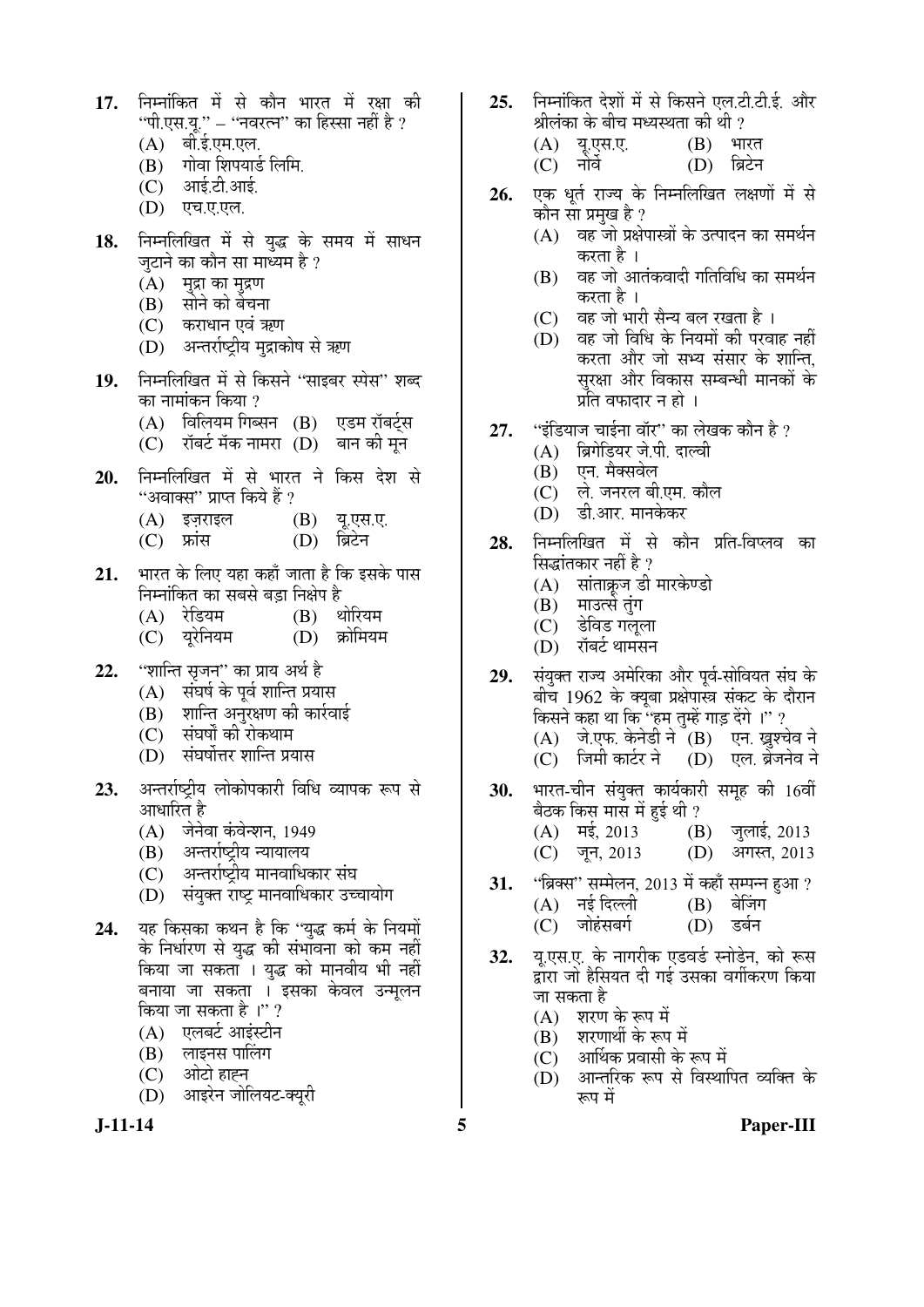- **33.** Which of the following categories of armament system "INS Vikramaditya" belongs to ?
	- (A) Frigate (B) Aircraft carrier<br>(C) Destroyers (D) Submarine
	- $(C)$  Destroyers
- **34.** The process of change from agrarian and handicraft economy to the one dominated by Industry and machine manufacturing is related to
	- (A) French Revolution
	- (B) American Civil War
	- (C) Industrial Revolution
	- (D) Globalisation
- **35.** Indian Coast was hit by Tsunami in the year (A) 2008 (B) 2004

|  | $(C)$ 2001 |  | $(D)$ 2000 |
|--|------------|--|------------|
|--|------------|--|------------|

- **36.** The Muslims who went to Pakistan during the partition were called
	- (A) Mujahideen (B) Razakar
	- (C) Hurriet (D) Mohajir
- **37.** Bab el-Mandab strait is a strategic link between
	- (A) Indian Ocean and South Pacific Sea<br>(B) Red Sea and the Persian Gulf
	- (B) Red Sea and the Persian Gulf<br>(C) Bay of Bengal and South China
	- Bay of Bengal and South China Sea
	- (D) Mediterranean Sea and Atlantic ocean
- **38.** Kautilya's 'Arthashastra' has been compared with
	- (A) Machiavelli's 'The Prince'
	- (B) Adam Smith's-'Wealth of Nations'<br>(C) The Indian Constitution
	- The Indian Constitution
	- (D) Magna Carta
- **39.** Teerta river water dispute is unresolved between<br>(A) India - Nepal
	- (A) India Nepal<br>(B) India Pakist
	- (B) India Pakistan
	- India Bangladesh
	- (D) India Bhutan
- **40.** Which day is commemorated as the day of the UN Universal Declaration of Human Rights ? (A)  $24^{th}$  October (B)  $10^{th}$  December<br>(C)  $1^{st}$  May (D)  $4^{th}$  July
	- $\tilde{C}$  1<sup>st</sup> May
- **41.** Which of the following states was not enlisted by the Government of India in the Unified command to fight left-wing extremist violence ?
	- (A) West Bengal
	- (B) Uttar Pradesh
	- (C) Jharkhand
	- (D) Chhattisgarh

#### **Paper-III 6** J-11-14

- **42.** Which one of the following is not a sea battle ?
	- (A) Battle of Pearl Harbour<br>(B) Battle of Falkland
	- Battle of Falkland
	- (C) Battle of Midway
	- (D) Battle of Britain
- **43.** Which one of the following is not the principle of war ?
	- (A) Mobility
	- (B) Administration<br>(C) Concentration
	- (C) Concentration<br>(D) Association
	- Association
- **44.** Which one of the following is not the characteristic of Guerilla warfare ?<br>(A) Mobility
	- (A) Mobility<br>(B) Surprise
	- **Surprise**
	- (C) Offensive Action
	- (D) Taunt the enemy to destroy their discipline
- **45.** Which one of the following is the highest battle-ground in the world ? (A) Tawang (B) Thagla Ridge (C) Nathu La (D) Siachin
- **46.** Which one of the following is a potential biological warfare agent ? (A) Gun powder (B) Anthrax (C) Tabun (D) Rice Blast
- **47.** Which of the following countries used "Blitzkrieg" Tactics during the World War II ? (A) France (B) Britain
	- (C) Russia (D) Germany
- **48.** Which one of the following countries attacked 'Pearl Harbour' during the World War II ? (A) Britain (B) Germany<br>
(C) America (D) Japan  $(C)$  America
- **49.** Which one of the following countries<br>built 'Maginot Line' defensive 'Maginot structure during the World War II?<br>(A) France (B) Germany (A) France (B) Germany<br>(C) Britain (D) Italy  $(D)$  Italy
- **50.** Which one of the following countries proposed the concept of – 'Indian Ocean as a zone of peace' ?<br>
(A) India (B) Sri Lanka  $(A)$  India<br> $(C)$  Nepal  $(D)$  Pakistan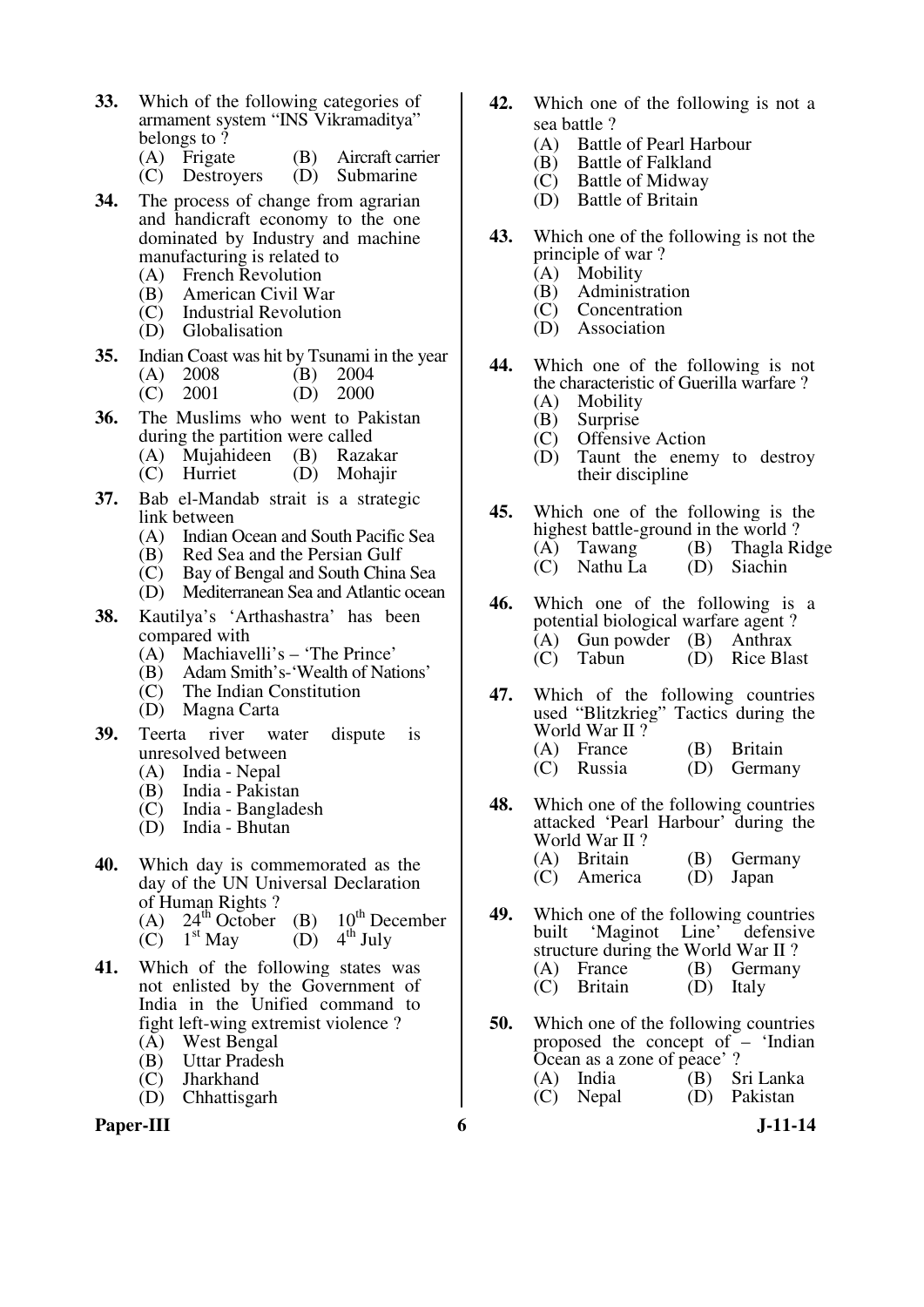- 33. FEHR FER 3128 HOMBER 15 TO FER 50 E से ''आई.एन.एस. विक्रमादित्य'' का सम्बन्ध है ?<br>(A) पोत (फ्रिगेट) (B) विमानवाहकपो
	- (B) विमानवाहकपोत<br>(D) पनड़ब्बी
	- (C) विध्वंसक पोत
- **34.** कृषि तथा हस्तशिल्प अर्थ व्यवस्था को ओद्योगिक एवं मशीन उत्पादन तक परिवर्तन की प्रक्रिया का सम्बन्ध है $\cdot$ 
	- $(A)$  क्रांसिसी क्रान्ति से
	-
	- (B) अमेरिकी गृह युद्ध से<br>(C) औद्योगिक क्रान्ति से - औद्योगिक क्रान्ति से
	- (D) वैश्वीकरण से
- 35. भारतीय तट पर सनामी किस वर्ष आई ?
	- (A) 2008 (B) 2004
	- (C) 2001 (D) 2000
- **36.** विभाजन के पश्चात जो मुसलमान पाकिस्तान में गए, उन्हें कहते हैं
	-
	- (A) मुजाहिदीन (B) रज़ाकार<br>(C) हरियत (D) मोहाजिर (C) हर्रियत
- **37.** बाब एल-मांदेब जलडमरूमध्य जिनके बीच स्त्रातजिक कडी हैं
	- $(A)$  भारतीय महासागर और दक्षिणी प्रशान्त महासागर
	- (B) लाल सागर और फारस की खाडी
	- $(C)$  बंगाली की खाडी और दक्षिण चीन सागर
	- (D) भूमध्य सागर और अंध महासागर
- 38. कौटिल्य के 'अर्थशास्त्र' की तुलना होती है
	- (A) मैक्यावली की पुस्तक 'द प्रिंस' से
	- $(B)$  एडम स्मिथ को पुस्तक 'वेल्थ ऑफ नेशनस' से
	- (C) भारतीय संविधान से
	- $(D)$  मैग्ना कार्टा से
- 39. तीस्ता नदी जल के विवाद का किन देशों के बीच निराकरण नहीं हुआ है ?
	- $(A)$  भारत-नेपाल  $(B)$  भारत-पाकिस्तान
	- (C) भारत-बांग्लादेश (D) भारत-भूटान
- 40. संयुक्त राष्ट्र द्वारा वैश्विक मानवाधिकार घोषणा के उपलक्ष्य में कौन सा दिन मनाया जाता है ?  $(A)$  24 अक्तुबर  $(B)$  10 दिसम्बर  $(C)$  1 मई  $(D)$  4 जुलाई
- 41. भारत सरकार द्वारा निम्नलिखित राज्यों में से किस राज्य में बाम पंथी उग्र हिंसा के विरूद्ध संघर्ष हेतु निर्मित एकीकृत कमान में सम्मिलित नहीं किया गया ?
	- (A) पश्चिमी बंगाल (B) उत्तर प्रदेश
	- (C) झारखण्ड़ (D) छत्तीसगढ
- 
- 42. FHHलिखित में से कौन सा समुद्री युद्ध नहीं है ?
	- $(A)$  पर्ल हार्बर की लड़ाई
	- (B) फाकलैंड की लड़ाई
	- (C) मिडवे की लडाई
	- (D) ब्रिटेन की लड़ाई
- 43. Fiम्नलिखित में से कौन सा युद्ध का एक सिद्धांत नहीं है ?
	- (A) गतिशीलता (B) प्रशासन<br>(C) संकेन्द्रण (D) संघ
	- (C) संकेन्द्रण (D)
- 44. निम्नलिखित में से कौन सा गुरीला युद्ध की विशिष्टता नहीं है ?
	- $(A)$  गतिशीलता
	- $(B)$  आश्चर्य
	- $(C)$  । आक्रमणात्मक कार्रवाई
	- (D) अनुशासन को भंग करने के लिए दुश्मन पर कटाक्ष करना
- 45. निम्नलिखित में से विश्व में उच्चतम रणभूमि कौन सी है ?
	- $(A)$  त्वांग  $(B)$  थागला रिज
	- (C) नाथूला (D) सिआचिन
- 46. निम्नलिखित में से कौन सा जैविक युद्ध का गर्भित कारक है ?
	- (A) गन पाउडर (B) एंथ्रेक्स (C) टैबन (D) राइस ब्लास्ट
- **47.** निम्नांकित देशों में से किसने द्वितीय विश्वयुद्ध के दौरान ''ब्लिट्जक्रीग'' समरतंत्र का प्रयोग किया था ?
	- $(A)$  फ्रांस  $(B)$  ब्रिटेन (C) रूस (D) जर्मनी
- 48. निम्नलिखित देशों में किसने द्वितीय विश्वयुद्ध में  $\cdot$ पर्ल हार्बर' पर आक्रमण किया था ? (A) ब्रिटेन (B) जर्मनी<br>(C) अमेरिका (D) जापान
	- (C) अमेरिका (D)
- 49. निम्नलिखित देशों में किसने द्वितीय विश्व यद्ध में ''मैजीनो लाइन'' नामक रक्षात्मक ढाँचे का निर्माण किया ?
	- (A) फ्रांस (B) जर्मनी<br>(C) ब्रिटेन (D) इटली (C) ब्रिटेन
- 50. **निम्नलिखित देशों में से किसने 'हिंद महासागर** एक शान्ति क्षेत्र' की अवधारणा का प्रस्ताव किया था  $\gamma$ 
	- $(A)$  भारत  $(B)$  श्रीलंका (C) नेपाल (D) पाकिस्तान
- **J-11-14 7 Paper-III**
-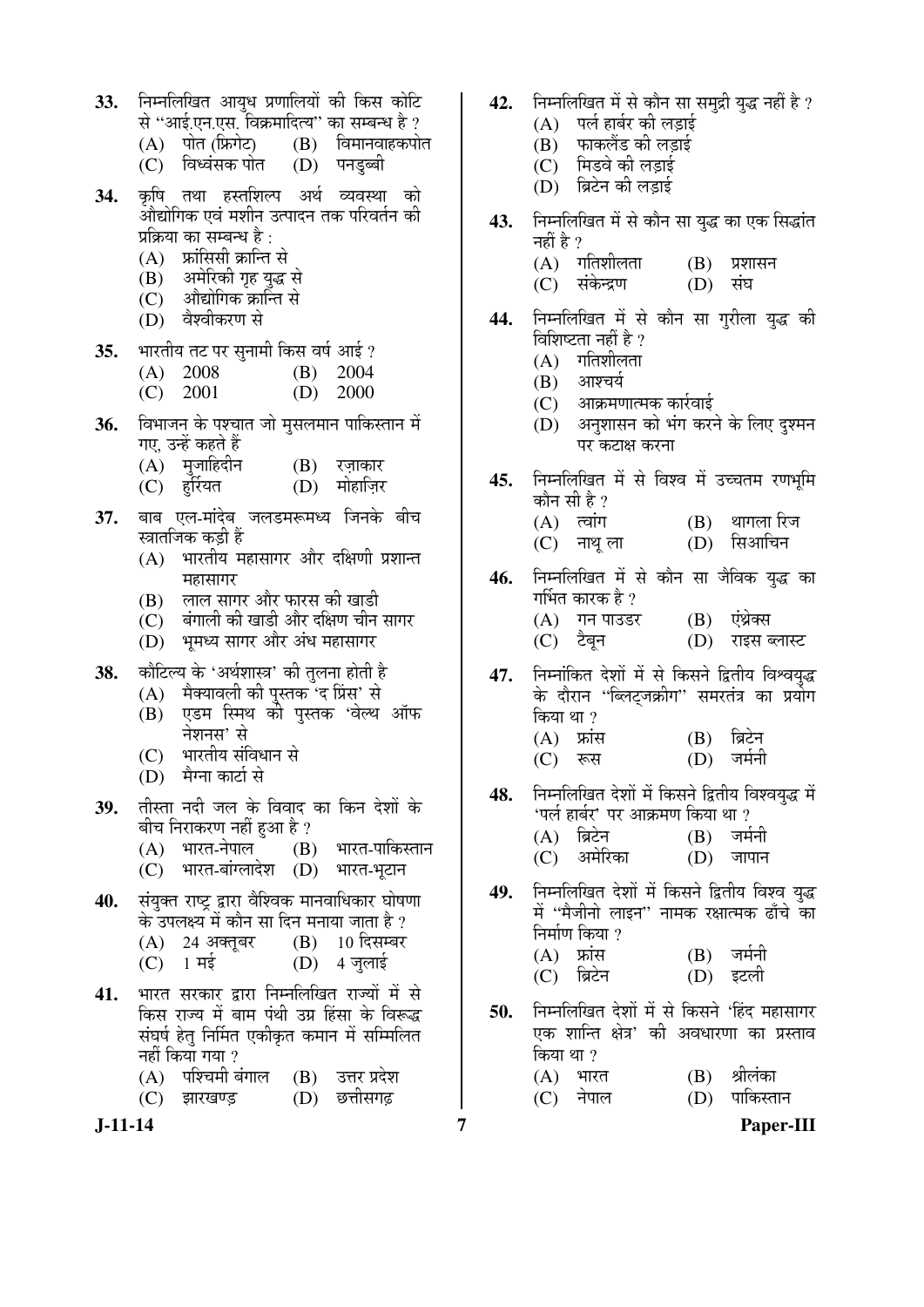- **51.** Which one of the following is in the correct chronological order in terms of their inception ?
	- (A) SEATO NATO ANZUS OAU
	- (B) ANZUS SEATO OAU NATO
	- (C) NATO ANZUS SEATO **OAU**
	- (D) OAU SEATO ANZUS NATO
- **52.** Name the country from which C-130 Hercules plane has been bought by India :

| (A) Britain | (B) France |
|-------------|------------|
| $(C)$ USA   | (D) Israel |

- **53.** Tanks were first used by British against Germany in one of the following battles :
	- (A) Battle of North Africa
	- (B) Battle of Gazala
	- (C) Battle of Somme
	- (D) Battle of France
- **54.** Match the following Islands in Table-I with their respective Seas/Oceans in Table-II and choose the correct code :

|     | Table – I<br>(Islands)               |              | Table – II<br>(Seas/Oceans) |                   |                           |  |
|-----|--------------------------------------|--------------|-----------------------------|-------------------|---------------------------|--|
|     | a. COCO Island <i>i.</i> South China |              |                             |                   | Sea                       |  |
|     | b. Parcel Island                     |              | ii.                         | East China<br>Sea |                           |  |
|     | c. Senkaku Island iii. Bay of        |              |                             |                   | Bengal                    |  |
|     | d. New<br><b>Island</b>              |              |                             |                   | Moore iv. Indian<br>Ocean |  |
|     | Codes:                               |              |                             |                   |                           |  |
|     | a                                    | $\mathbf b$  | с                           |                   | d                         |  |
| (A) | $\mathbf{i}$                         | iv           | $\ddot{\mathbf{i}}$         |                   | iii                       |  |
|     | $(B)$ iv                             | $\mathbf{i}$ | $\mathbf{ii}$               |                   | iii                       |  |
| (C) | iii                                  | ii           | $\mathbf{i}$                |                   | iv                        |  |
|     | ii                                   |              | iv                          |                   | $\mathbf{i}$              |  |

Paper-III 8 **8** J-11-14

- **55.** Which one of the following is not a cause of environmental insecurity ?
	- (A) Resource Scarcity
	- (B) Global warming
	- (C) Desertification
	- (D) Moral Pollution
- **56.** Match the following Tribes in Table-I with their respective countries in Table-II and choose the appropriate code

|               | $Table - I$  |              | Table – II          |                 |  |  |
|---------------|--------------|--------------|---------------------|-----------------|--|--|
|               | a. Chakmas   |              |                     | i. Sri Lanka    |  |  |
| b. Rohingyas  |              |              |                     | ii. India       |  |  |
|               | c. Sinhalese |              |                     | iii. Bangladesh |  |  |
| d. Angami     |              |              |                     | iv. Myanmar     |  |  |
| <b>Codes:</b> |              |              |                     |                 |  |  |
|               | a            | b            | C                   | d               |  |  |
| $(A)$ i       |              | iii          | $\ddot{\mathbf{i}}$ | iv              |  |  |
| (B)           | iii          | iv           | i                   | $\ddot{\rm n}$  |  |  |
| (C)           | iv           | $\mathbf{i}$ | iii                 | $\mathbf{ii}$   |  |  |
|               |              |              |                     |                 |  |  |

**57.** Match the following Missiles in Table-I with the countries of their origin in Table-II and choose the correct codes :

(D) iii i ii iv

|               | $Table - I$             |              |              | Table – II          |
|---------------|-------------------------|--------------|--------------|---------------------|
| a. Dongfeng   |                         |              |              | <i>i</i> . Israel   |
| b. Ghaznavi   |                         |              |              | ii. Iran            |
| c. Delilah    |                         |              | iii. China   |                     |
| d. Shahab     |                         |              | iv. Pakistan |                     |
| <b>Codes:</b> |                         |              |              |                     |
|               | a                       | b            | C            | d                   |
|               | $(A)$ i                 | iii          | ii           | iv                  |
| (B)           | $\overline{\mathbf{u}}$ | iv           | i            | $\ddot{\mathbf{i}}$ |
| (C)           | ii                      | $\mathbf{i}$ | iii          | iv                  |
|               | iii                     | iv           | $\mathbf{i}$ | $\ddot{\mathbf{i}}$ |
|               |                         |              |              |                     |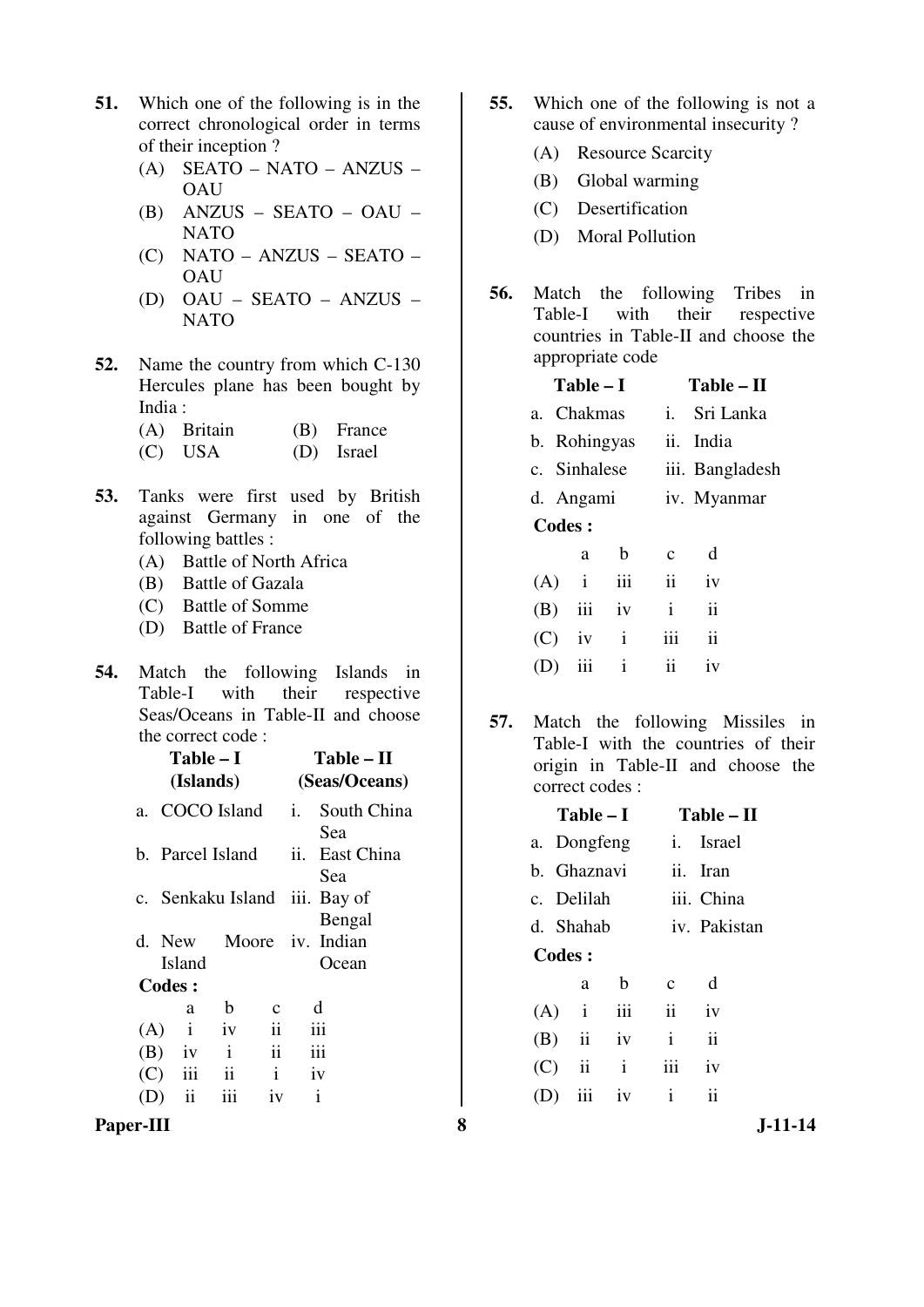- 51. FEHMGE संस्थाओं के प्रारम्भ होने के समय को ध्यान में रखते हुए, कालक्रमानुसार सही क्रम का चयन कीजिए :
	- $(A)$  सीटो नाटो ए.एन.जैड.यू.एस. ओ.ए.यु.
	- $(B)$  ए.एन.जैड़.यू.एस. सीटो ओ.ए.यू. नाटो
	- $(C)$  नाटो ए.एन.जैड.यू.एस. सीटो ओ.ए.यू.
	- $(D)$   $\hat{P}$  =  $\hat{P}$  =  $\hat{P}$  +  $\hat{P}$  =  $\hat{P}$  =  $\hat{P}$  =  $\hat{P}$  =  $\hat{P}$
- 52. वह कौन सा देश है. जिससे भारत ने सी-130 हरकृलिस विमान का क्रय किया है ?
	- $(A)$  ब्रिटेन  $(B)$  फ्रांस
	- (C) यु.एस.ए. (D) इज़राइल
- 53. ब्रिटेन ने जर्मनी के विरूद्ध सर्वप्रथम टैंक निम्नलिखित लडाईयों में से किस लडाई में प्रयुक्त किये ?
	- $(A)$  उत्तरी अफ्रिका की लडाई
	- $(B)$  गजाला की लडाई
	- (C) सोमे की लड़ाई
	- (D) फ्रांस की लडाई
- 54. सूची I के द्वीप समूहों को सूची II के ÄÖNK) सं सुमेलित कर उपयुक्त कूट का चयन करें :

**J-11-14 9 Paper-III** सूची – I **(**«ü߯Ö**)**  सूची – II **(**ÃÖÖÝÖ¸ü/´ÖÆüÖÃÖÖÝÖ¸ü**)**  a. कोको द्वीप i. दक्षिण चीन सागर b. पार्सल द्वीप ii. पूर्वी चीन सागर c. सेनकाकू द्वीप iii. बंगाल की खाडी d. न्यू मूरे द्वीप iv. हिंद महासागर कूट : a b c d  $(A)$  i iv ii iii (B) iv i ii iii (C) iii ii i iv (D) ii iii iv i

- 55. निम्नलिखित में से कौन सा पर्यावरण असुरक्षा का कारण नहीं है ?
	- $(A)$  संसाधनों की कमी
	- (B) वैश्विक ऊष्णता
	- (C) मरुस्थलीकरण
	- (D) नैतिक प्रदुषण
- **56.** सूची I के जनजातियों को उनके सम्बन्धित सूची – II के देशों से सुमेलित कर उचित कूट का चयन करें :

|       | सूची – I      |              |                         | सूची – II               |
|-------|---------------|--------------|-------------------------|-------------------------|
|       | a. चकमा       |              |                         | i. श्रीलंका             |
|       | b. रोहिनग्यास |              | ii.                     | भारत                    |
|       | c. सिंहली     |              |                         | iii. बांग्लादेश         |
|       | d. अन्गामि    |              |                         | iv. म्यांमार            |
| कूट : |               |              |                         |                         |
|       | a             | $\mathbf b$  | $\mathbf{C}$            | d                       |
|       | $(A)$ i       | iii          | $\overline{\mathbf{u}}$ | iv                      |
|       | $(B)$ iii     | iv           | $\mathbf{i}$            | $\mathbf{ii}$           |
|       | $(C)$ iv      | $\mathbf{i}$ | iii                     | $\overline{\mathbf{i}}$ |
| (D)   | iii           | $\mathbf{i}$ | ii                      | iv                      |

**57.** सूची – I की मिसाईलों को सूची – II में उनके उद्भव के देशों से सुमेलित कर उचित कूट का चयन करें $\cdot$ 

|       | सूची – I                |              | सूची - II    |               |  |
|-------|-------------------------|--------------|--------------|---------------|--|
|       | a. डोंगफेंग             |              |              | i. इज़राइल    |  |
|       | b. गजनवी                |              |              | ii. ईरान      |  |
|       | c. डेलिला               |              |              | iii. चीन      |  |
|       | d. शाहब                 |              |              | iv. पाकिस्तान |  |
| कूट : |                         |              |              |               |  |
|       | a                       | $\mathbf b$  | $\mathbf{c}$ | d             |  |
| (A)   | $\mathbf{i}$            |              | iii ii       | iv            |  |
| (B)   | $\ddot{\mathbf{i}}$     | iv           | $\mathbf{i}$ | ii            |  |
| (C)   | $\overline{\mathbf{i}}$ | $\mathbf{i}$ | iii          | iv            |  |
| (D)   | iii                     | iv           | $\mathbf{i}$ | $\mathbf{ii}$ |  |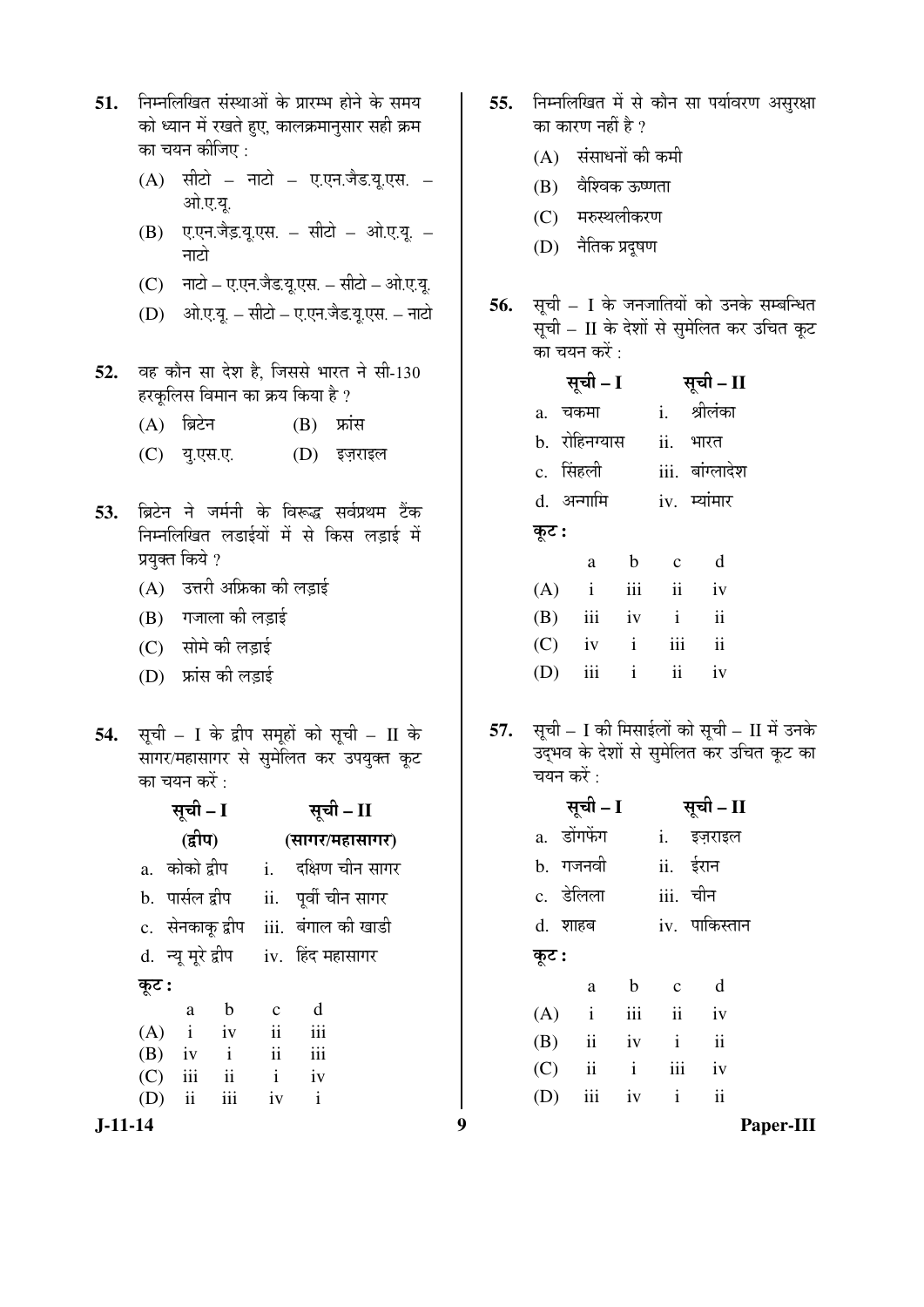- **58.** Exercise of nuclear option by a nation-state, largely, depends on
	- (A) Its technology, national aspiration and national prestige.
	- (B) Its national strategic doctrine and national will.
	- (C) Its fear of nuclear domination.
	- (D) Its threat perception.
- **59.** Choose the appropriate code for the Assertion (A) and Reason (R) as given below :
	- **Assertion (A) :** The US should support local Afghan reconciliation efforts in Afghanistan both diplomatically & financially.
	- **Reason (R) :** India has strategic stakes in Afghanistan.

**Codes :** 

- (A) (A) is true, but  $(R)$  is false.
- (B) (A) is true and (R) is not the correct explanation of (A).
- (C) Both (A) and (R) are false.
- (D) (A) is false, but (R) is true.
- **60.** Match the following Secretary-Generals named in Table-I of UNO with their respective native countries in Table-II with the help of the code given below :

|               | Table – I     |              | Table – II                 |                              |               |         |
|---------------|---------------|--------------|----------------------------|------------------------------|---------------|---------|
|               | a. Trygre Lie |              | i. Austria                 |                              |               |         |
|               | b. U Thant    |              |                            | ii.                          | <b>Burma</b>  |         |
|               |               |              |                            | c. Kurt Waldheim iii. United |               |         |
|               |               |              |                            |                              |               | Kingdom |
|               |               |              | d. Gladwyn Jebb iv. Norway |                              |               |         |
| <b>Codes:</b> |               |              |                            |                              |               |         |
|               |               | a            | b                          | $\mathbf c$                  | d             |         |
|               | (A)           | iv           | $\overline{\mathbf{u}}$    | iii                          | $\mathbf{i}$  |         |
|               | (B)           | $\mathbf{i}$ | iii                        | iv                           | ii            |         |
|               | (C)           | iv           | Ť                          | iii                          | $\mathbf{ii}$ |         |
|               |               | iv           | ii                         | i                            |               |         |
|               |               |              |                            |                              |               |         |

Paper-III **10** J-11-14

**61.** Match the nuclear activities given in List-I with their respective code names in List-II and choose the appropriate code.

|                           | appropriate coue.                                                                          |               |                          |              |              |
|---------------------------|--------------------------------------------------------------------------------------------|---------------|--------------------------|--------------|--------------|
|                           |                                                                                            | $List-I$      |                          |              | $List-II$    |
|                           |                                                                                            |               | a. First Automic test i. |              | Trinity      |
|                           |                                                                                            | of Alamogordo |                          |              |              |
|                           | b. Bombing at                                                                              |               | ii. Little Boy           |              |              |
|                           | Hiroshima                                                                                  |               |                          |              |              |
|                           |                                                                                            | c. Bombing at |                          |              | iii. Fat man |
|                           | Nagasaki                                                                                   |               |                          |              |              |
|                           | d. Pokharan Test of iv. PNE                                                                |               |                          |              |              |
|                           | 1974                                                                                       |               |                          |              |              |
| <b>Codes:</b>             |                                                                                            |               |                          |              |              |
|                           | a                                                                                          | b             |                          | d            |              |
| (A)                       | $\begin{array}{cc}\n\sqrt{1} & \frac{1}{11} \\ \frac{1}{111} & \frac{1}{111}\n\end{array}$ | ii<br>iii     | $\frac{c}{111}$          | iv           |              |
| (B)                       |                                                                                            |               | $\mathbf{i}$             | iv           |              |
| $\left(\mathbf{C}\right)$ |                                                                                            | $\mathbf{ii}$ | 1V                       | $\mathbf{i}$ |              |
|                           | iv                                                                                         |               | ii                       |              |              |

**62.** Match the following items given in Table-I & II with the help of the code given below :

|            | $List-I$                | $List - II$ |              |  |                                    |
|------------|-------------------------|-------------|--------------|--|------------------------------------|
| a. Arjun   |                         |             |              |  | i. Submarine                       |
| b. Tejas   |                         |             |              |  | ii. Tank                           |
|            |                         |             |              |  | c. INS Bikramaditya iii. Air Craft |
| d. Arihant |                         |             |              |  | iv. Air Craft                      |
|            |                         |             |              |  | Carrier                            |
| Codes :    |                         |             |              |  |                                    |
|            | a                       | b           | $\mathbf{c}$ |  |                                    |
|            | iii                     | ii          | iv           |  |                                    |
|            | $\overline{\mathbf{u}}$ |             |              |  |                                    |

**63.** Choose the appropriate code for the Assertion  $(A)$  and Reason  $(R)$  as given below :

 (C) i iii ii iv  $(D)$  iv ii iii i

- **Assertion (A) :** It is just a choice for the government to choose whether to spend its money on 'Butter' or food for its citizens or on 'Guns', the money spent by the government for military defence.
- **Reason** (**R**) : Every nation is faced with the decision to choose either guns or butter.

### **Codes :**

- (A) (A) is false, but  $(R)$  is true.
- (B) Both (A) and (R) are false.
- $(C)$  Both  $(A)$  and  $(R)$  are true and  $(R)$ is the correct explanation of (A).
- (D) Both (A) and (R) are true, but<br>(R) is not the correct correct explanation of (A).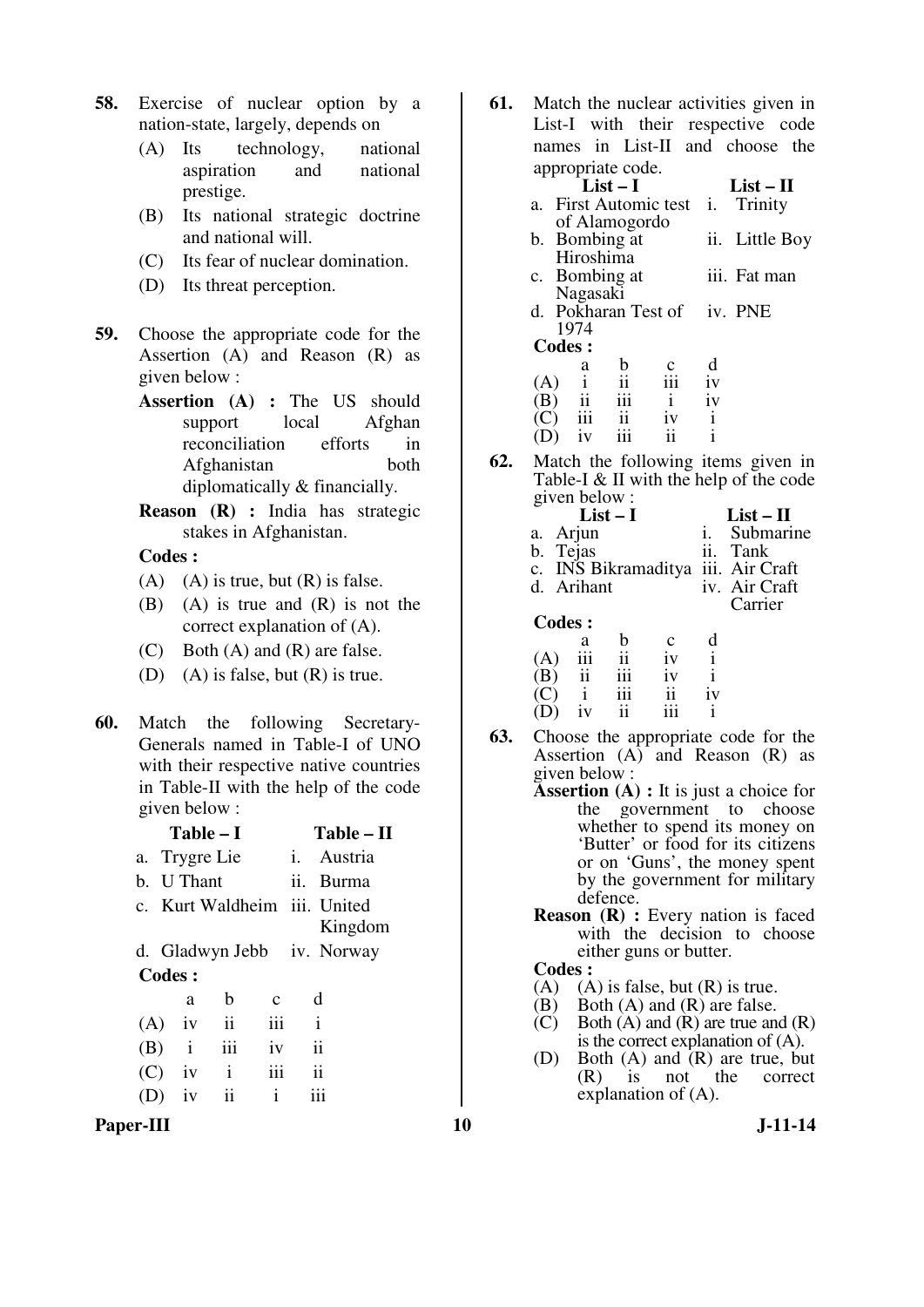- **58.** राष्ट-राज्य द्वारा नाभिकीय विकल्प को कार्यान्वित करना अधिकतर, निर्भर करता है
	- $(A)$  उसकी प्रौद्योगिकी, राष्ट्रीय आकांक्षाएँ और राष्ट्रीय प्रतिष्ठा पर ।
	- (B) उसकी राष्ट्रीय स्त्रातजिक सिद्धांत तथा राष्ट्रीय संकल्य पर ।
	- (C) नाभिकीय प्रभुत्व की आशंका पर ।
	- (D) भय प्रत्यक्षीकरण पर
- **59.** अभिकथन (A) और तर्क (R) के लिए सही कट का चयन कीजिए :
	- **अभिकथन (A)** : यू.एस. को चाहिए कि वह अफगानिस्तान में अफगानों द्वारा सुलह के लिए किये जा रहे प्रयासों का कूटनीति एवं वित्त द्वारा समर्थन करें ।
	- **तर्क (R)** : भारत के लिए अफगानिस्तान एक स्त्रातजिक जोखिम है ।

कूट:

- $(A)$   $(A)$  सही है, परन्तु  $(R)$  गलत है।
- (B) (A) सही है और (R), (A) की सही व्याख्या नहीं है ।
- (C)  $(A)$  और  $(R)$  दोनों गलत हैं।
- (D)  $(A)$  गलत है, परन्तु (R) सही है।
- **60.** सूची I में वर्णित संयुक्त राष्ट्र के महासचिवों को सची –  $II$  में दिये गये उनके मुल देशों से उचित कूट से सुमेलित कीजिए :

सूची – I सूची – II a. ट्राईग्रेलाई i. ऑस्ट्या b. यू-थांट ii. बर्मा c. कुर्ट वाल्डहीम iii. यू.के. d. ग्लैडविन जेब iv. नोर्वे कूट : a b c d  $(A)$  iv ii iii i (B) i iii iv ii  $(C)$  iv i iii ii  $(D)$  iv ii i iii

61. सची – I में दी गई नाभिकीय गतिविधियों को  $\overline{x}$ ची – II में उनके दिये कट-नाम से समेलित

|     | ्रून.<br>कीजिए : |                                                                        |                |          |             | $\mathbf{H}$ is a set of $\mathbb{R}^n$ and $\mathbb{R}^n$ and $\mathbb{R}^n$ and $\mathbb{R}^n$ |
|-----|------------------|------------------------------------------------------------------------|----------------|----------|-------------|--------------------------------------------------------------------------------------------------|
|     |                  |                                                                        |                |          |             |                                                                                                  |
|     |                  |                                                                        |                |          |             | <b>सूची – I</b> सूची – <b>II</b><br>a. अलामोगार्डो में हुआ     i.    ट्रिनिटी                    |
|     |                  | प्रथम परमाणु परीक्षण                                                   |                |          |             |                                                                                                  |
|     |                  | b. हिरोशिमा बममारी                                                     |                |          |             | ii. लिटिल बॉय                                                                                    |
|     |                  | c.  नागासाकी पर बममारी                                                 |                |          | iii. फैटमैन |                                                                                                  |
|     |                  |                                                                        |                |          |             | d. पोखरन परीक्षण, 1974 iv. पी.एन.ई.                                                              |
|     | कूट :            |                                                                        |                |          |             |                                                                                                  |
|     |                  |                                                                        |                |          |             |                                                                                                  |
|     |                  |                                                                        |                |          |             |                                                                                                  |
|     |                  |                                                                        |                |          |             |                                                                                                  |
|     |                  |                                                                        |                |          |             |                                                                                                  |
|     |                  | (A) $i$ ii ii iv (B) ii ii ii iv (C) iii ii iv i<br>(D) iv iii ii iv i |                |          |             |                                                                                                  |
| 62. |                  |                                                                        |                |          |             | सूची - I की मदों को सूची - II की मदों से                                                         |
|     |                  |                                                                        |                |          |             | सुमेलित कीजिए और प्रदत्त कूट से सही उत्तर                                                        |
|     |                  | का चयन कीजिए :                                                         |                |          |             |                                                                                                  |
|     |                  |                                                                        |                |          |             |                                                                                                  |
|     |                  |                                                                        |                |          |             |                                                                                                  |
|     |                  | सूचा – I सूची – II<br>a. अर्जुन      i.   पनडुब्बी<br>b  तेजाए         |                |          |             |                                                                                                  |
|     |                  | b. तेजास                                                               |                | ii. टैंक |             |                                                                                                  |
|     |                  | c. आई.एन.एस.                                                           |                |          | iii. विमान  |                                                                                                  |
|     |                  | बिक्रमादित्य                                                           |                |          |             |                                                                                                  |
|     |                  |                                                                        |                |          |             | d. अरिहन्त       iv. एअर क्राफ्ट कैरियर                                                          |
|     | कूट :            |                                                                        |                |          |             |                                                                                                  |
|     |                  | a                                                                      | $\mathbf{b}$ c |          | $\mathbf d$ |                                                                                                  |

|     | ä             | D   | С   | 0  |
|-----|---------------|-----|-----|----|
| (A) | iii           | 11  | iv  |    |
| (B) | $\mathbf{ii}$ | iii | iv  |    |
| (C) |               | iii | ii  | iv |
| (D) | iv            | ii  | 111 |    |
|     |               |     |     |    |

- **63.** अभिकथन (A) और तर्क (R) के लिए उपयुक्त कूट का चयन कीजिए :
	- $\overline{\mathbf{a}}$ भिकथन (A) : यह एक सरकार के लिए <u>मात्र पसन्द का विषय है कि वह अपने</u> लोगों के लिए दाल-रोटी चुनती है अथवा बन्दुकें, जिसमें सरकार सैन्य रक्षा में धन लगाती है $\perp$
	- **तर्क (R)** : प्रत्येक राष्ट्र के सम्मुख यह निर्णय -><br>लेने की चुनौती है कि वह दाल-रोटी चुने अथवा बंदुकें ।

कुट $:$ 

- (A)  $(A)$  गलत है, परन्तु (R) सही है।
- $(B)$   $(A)$  और  $(R)$  दोनों गलत हैं।
- $(C)$   $(A)$  और  $(R)$  दोनों सही हैं और  $(R)$ ,  $(A)$  की सही व्याख्या है ।
- (D) (A) और (R) दोनों सही हैं, परन्तु (R), (A) की सही व्याख्या नहीं है ।

**J-11-14 11 Paper-III**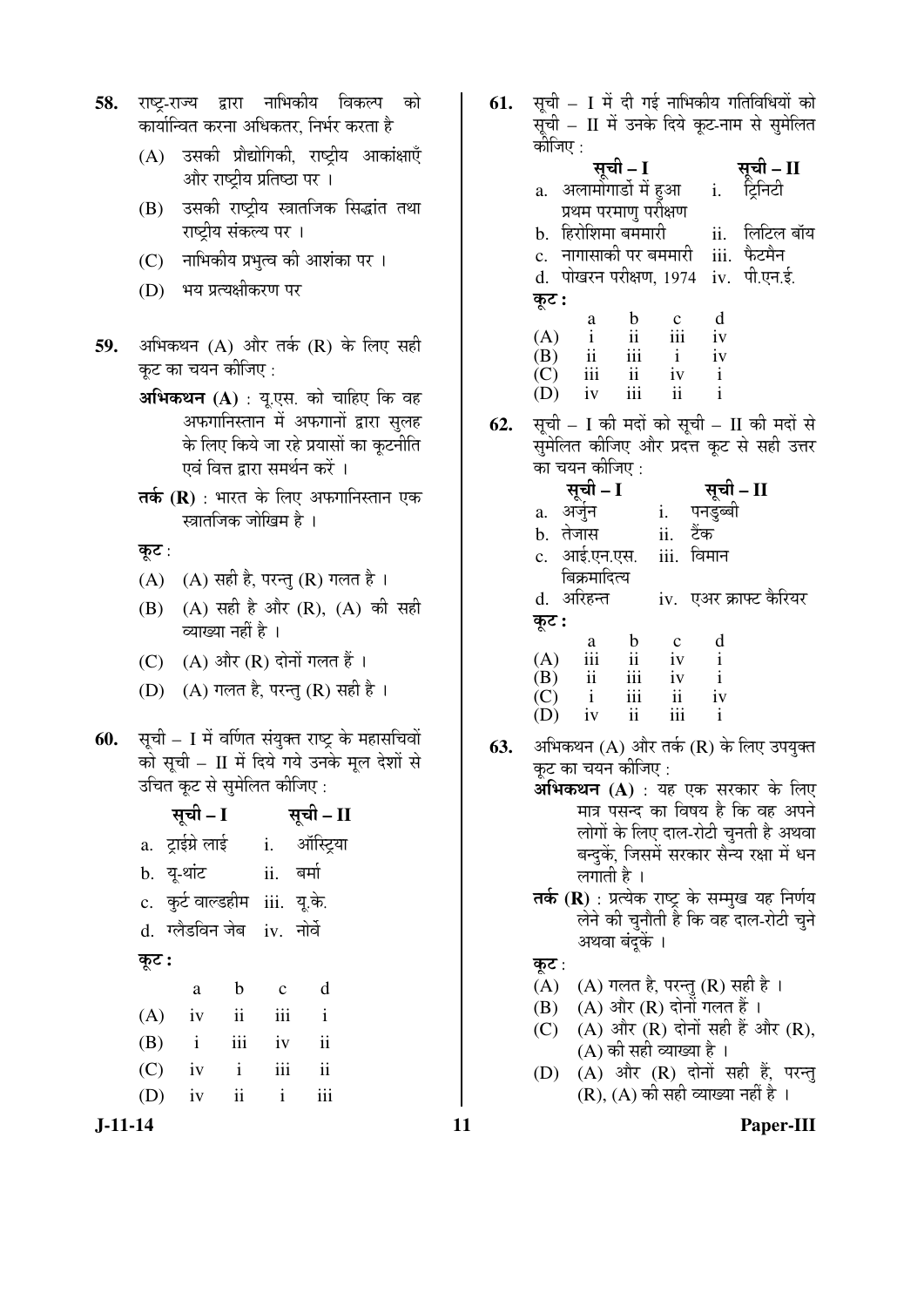| <b>64.</b> Match the following with the help of |
|-------------------------------------------------|
| given code :                                    |

|               | Agency                  |     | Country      |        |  |  |
|---------------|-------------------------|-----|--------------|--------|--|--|
| $a_{-}$       | <b>MIG</b>              |     | İ.           | Israel |  |  |
|               | b. MOSSAD               |     | ii.          | Russia |  |  |
|               | c. KGB                  |     | iii. Britain |        |  |  |
|               | d. CIA                  |     | iv. USA      |        |  |  |
| <b>Codes:</b> |                         |     |              |        |  |  |
|               | a                       | h   | C            | d      |  |  |
| (A)           | i                       | iii | iv           | ii     |  |  |
| (B)           | iii                     | i   | ii           | iv     |  |  |
| (C)           | $\overline{\mathbf{u}}$ | iii | iv           |        |  |  |
|               | 1V                      | ii  |              |        |  |  |
|               |                         |     |              |        |  |  |

**65.** Match the following authors (Table-I) with their respective books (Table-II). Use the code given below :

| Table – I       |     | $Table - II$       |
|-----------------|-----|--------------------|
| (Author)        |     | (Books)            |
| a. H. Kissinger |     | i. Politics among  |
|                 |     | <b>Nations</b>     |
| b. S. Brown     | 11. | Diplomacy          |
| c. H.J.         |     | iii. Ethics of war |
| Morganthou      |     |                    |
| d. A.J. Coates  |     | iv. The Causes     |
|                 |     | and Prevention     |
|                 |     | of war             |
| Codes:          |     |                    |
|                 |     |                    |

|     | a.           | b             | $\mathbf{c}$ | d                       |
|-----|--------------|---------------|--------------|-------------------------|
|     | $(A)$ iv ii  |               | $\mathbf{i}$ | iv                      |
|     | $(B)$ ii iv  |               | $\mathbf{i}$ | iii                     |
|     | $(C)$ ii iii |               | $\mathbf{i}$ | iv                      |
| (D) |              | $iii \quad i$ | iv           | $\overline{\mathbf{u}}$ |

**66.** Match the following Institutions in List-I with their Locations in List-II with the help of given code :

| $List-I$     |     |                             |               |                                                | List – H   |  |  |  |
|--------------|-----|-----------------------------|---------------|------------------------------------------------|------------|--|--|--|
| (Institute)  |     |                             |               |                                                | (Location) |  |  |  |
|              |     | Manesan<br>i.               |               |                                                |            |  |  |  |
|              |     |                             | ii.<br>Shimla |                                                |            |  |  |  |
| c. INDU      |     | iii. Mangalore              |               |                                                |            |  |  |  |
| d. Sea bird  |     |                             |               | iv. Port Blair                                 |            |  |  |  |
| Codes :      |     |                             |               |                                                |            |  |  |  |
| a            | h   |                             |               | d                                              |            |  |  |  |
| iv           | ii  |                             |               | $\mathbf{i}$                                   |            |  |  |  |
|              | iv  |                             |               | iii                                            |            |  |  |  |
| $\mathbf{i}$ | iii |                             |               | ii                                             |            |  |  |  |
| ii           | i   |                             |               |                                                |            |  |  |  |
|              | ii  | <b>ARTRAC</b><br>b. Utkrosh |               | $\mathbf c$<br>iii<br>$\mathbf{i}$<br>iv<br>iv |            |  |  |  |

Paper-III **12** J-11-14

- **67.** Choose the appropriate code for the Assertion (A) and Reason (R) as given below :
	- **Assertion (A) :** National Security policy encompasses the decisions and actions deemed imperative to protect domestic core values from external threats.
	- **Reason (R) :** India is facing both internal and external security threats for which it needs to increase its defence budget.
	- **Codes :**
	- $(A)$   $(A)$  is true, but  $(R)$  is not the correct explanation of (A).
	- (B) Both (A) and (R) are false.
	- (C) (A) is false, but (R) is true.<br>(D) (A) is true, but (R) is false.
	- $(A)$  is true, but  $(R)$  is false.
- **68.** Choose the appropriate code for the Assertion (A) and Reason (R) as given below :
	- **Assertion (A) :** The National security Approach acknowledges that power plays a key role in the behaviour of nations and the functioning of the international system.
	- **Reason (R) :** In the past, Balance of power system has helped in sustaining world peace and security.
	- **Codes :**
	-
	- (A) (A) is false, but (R) is true.<br>(B) (A) is true, but (R) is false.  $(A)$  is true, but  $(R)$  is false.
	- (C) (A) is true, but (R) is not the correct explanation of (A).
	- (D) Both (A) and (R) are false.
- **69.** Arrange the following military thinkers in their correct chronological time sequence by using the code given below :
	- (A) Kautilya-Douhet-Jomini-Mahan.
	- (B) Kautilya-Jomini-Mahan-Douhet.
	- (C) Kautilya-Jomini-Douhet-Mahan.
	- (D) Kautilya-Mahan-Douhet- Jomini.
- **70.** Arrange the chronological sequence of the following International Trade Regimes :
	- (A) GATT-SAPTA-WTO-NAFTA
	- (B) GATT-SAPTA-NAFTA-WTO
	- (C) SAPTA-NAFTA-GATT-WTO<br>(D) WTO-SAPTA-NAFTA-GATT
	- (D) WTO-SAPTA-NAFTA-GATT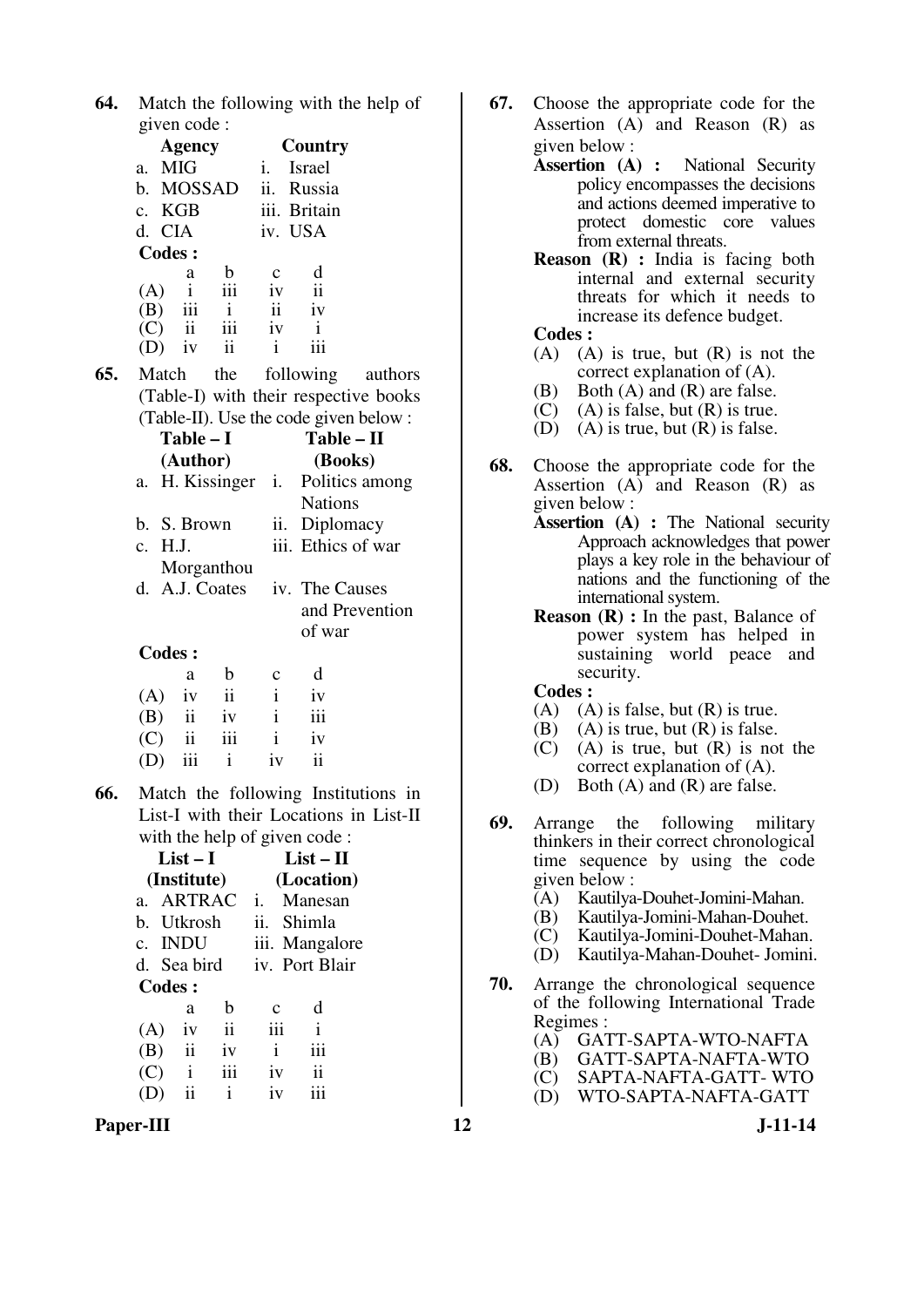**64.** दिये गये कूटों की सहायता से निम्नलिखित को सुमेलित कीजिए : एजेंसी देश a. मिग i. इज़राइल b. मोसाद ii. रूस c. के.जी.बी. iii. ब्रिटेन d. सी.आई.ए. iv. यू.एस.ए.  $\overline{\phi}$ : a b c d  $(A)$  i iii iv ii<br> $(B)$  iii i ii iv (B) iii ii ii iv  $(C)$  ii iii iv i  $(C)$  ii iii iv i<br> $(D)$  iv ii i iii  $(D)$ **65.** सूची – I के लेखकों को सूची – II में दी गई उनकी पुस्तकों के साथ सुमेलित कीजिए (दिये गये कूट की मदद से): सूची – I **(**»ÖêÜÖÛú**)**  सूची – II **(**¯ÖãßÖÛú**)**  a. एच. किसिंजर i. पॉलिटिक्स अमंग नेशनस b. एस. ब्राउन ii. डिप्लोमेसी c. एच.जे. मोरगेंथाउ iii. एथिक्स ऑफ वार d. ए.जे. कोटस iv. द काजेज एंड प्रिवेंशन ऑफ वार Ûæú™ü **:** a b c d  $(A)$  iv ii i iv  $(B)$  ii iv i iii  $(C)$  ii iii i iv (D) iii i iv ii 66. दिये गये कूट की मदद से सूची – I की संस्थाओं को सूची –  $II$  में दी गई उनकी <u>स्थितिओं से सुमेलित कीजिए:</u> सूची – I **(**ÃÖÓãÖÖ**)**  सूची – II **(**×ãÖןÖ**)**  a. आर्टरैक i. मनेसन b. उत्क्रोश ii. शिमला c. इन्दु iii. मैंगलौर d. सी बर्ड iv. पोर्टब्लेयर कूट : a b c d  $(A)$  iv ii iii i (B) ii iv i iii  $\begin{matrix} (C) & i & iii & iv & ii \\ (D) & ii & i & iv & iii \end{matrix}$  $(D)$  ii i

बाह्य खतरों से घरेलू मूल मूल्यों को रक्षा के लिए उठाना आवश्यक समझा जाए । तर्क (R) : भारत की सुरक्षा को बाह्य और आन्तरिक खतरा है जिसके लिए उसे रक्षा बजट बढाने की आवश्यकता है । कट $:$  $(A)$   $(A)$  सही है, परन्तु  $(R)$ ,  $(A)$  की सही व्याख्या नहीं है ।  $(B)$   $(A)$  और  $(R)$  दोनों गलत हैं। (C)  $(A)$  गलत है, परन्तु (R) सही है । (D)  $(A)$  सही है, परन्तु (R) गलत है। **68.** अभिकथन (A) और तर्क (R) के लिए उपयुक्त कट चनिए : **अभिकथन (A)** : राष्ट्रीय सुरक्षा उपागम यह स्वीकार करता है कि शक्ति राष्ट्रों के व्यवहार और अन्तर्राष्ट्रीय प्रणाली की प्रक्रिया में एक प्रमुख भूमिका निभाती है । **तर्क (R)** : विगत में, शक्ति सन्तुलन प्रणाली ने विश्व शान्ति और सुरक्षा बनाये रखने में सहायता की है । कूट: (A)  $(A)$  गलत है, परन्तु (R) सही है । (B)  $(A)$  सही है, परन्तु (R) गलत है । (C) (A) सही है, परन्तु (R), (A) की सही व्याख्या नहीं है ।  $(D)$   $(A)$  और  $(R)$  दोनों गलत हैं। **69.** निम्नलिखित सैन्य विचारकों में से कालक्रमानुसार व्यवस्थित क्रम का चयन कीजिए :  $(A)$  कौटिल्य – डूहे – जोमिनी – माहन  $(B)$  कौटिल्य – जोमिनी – माहन – डुहे  $(C)$  कौटिल्य – जोमिनी – डूहे – माहन  $(D)$  कौटिल्य – माहन – डूहे – जोमिनी 70. निम्नोंकित अन्तर्राष्ट्रीय व्यापार प्रणालियों का कालक्रमानुसार सही क्रम चयन कीजिए :  $(A)$  गैट – सापटा – डब्ल्यू.टी.ओ. – नाफटा  $(B)$  गैट – सापटा – नाफटा – डब्ल्यू.टी.ओ.  $(C)$  सापटा – नाफटा – गैट – डब्ल्यू.टी.ओ.

**67.** अभिकथन (A) और तर्क (R) के लिए उपयुक्त

**अभिकथन (A)** : राष्ट्रीय सुरक्षा नीति में वे सभी

निर्णय और क्रियाएँ आ जाती हैं जिन्हें

कूट चुनिए :

 $(D)$  डब्ल्यू.टी.ओ. – सापटा – नाफटा – गैट

**J-11-14 13 Paper-III**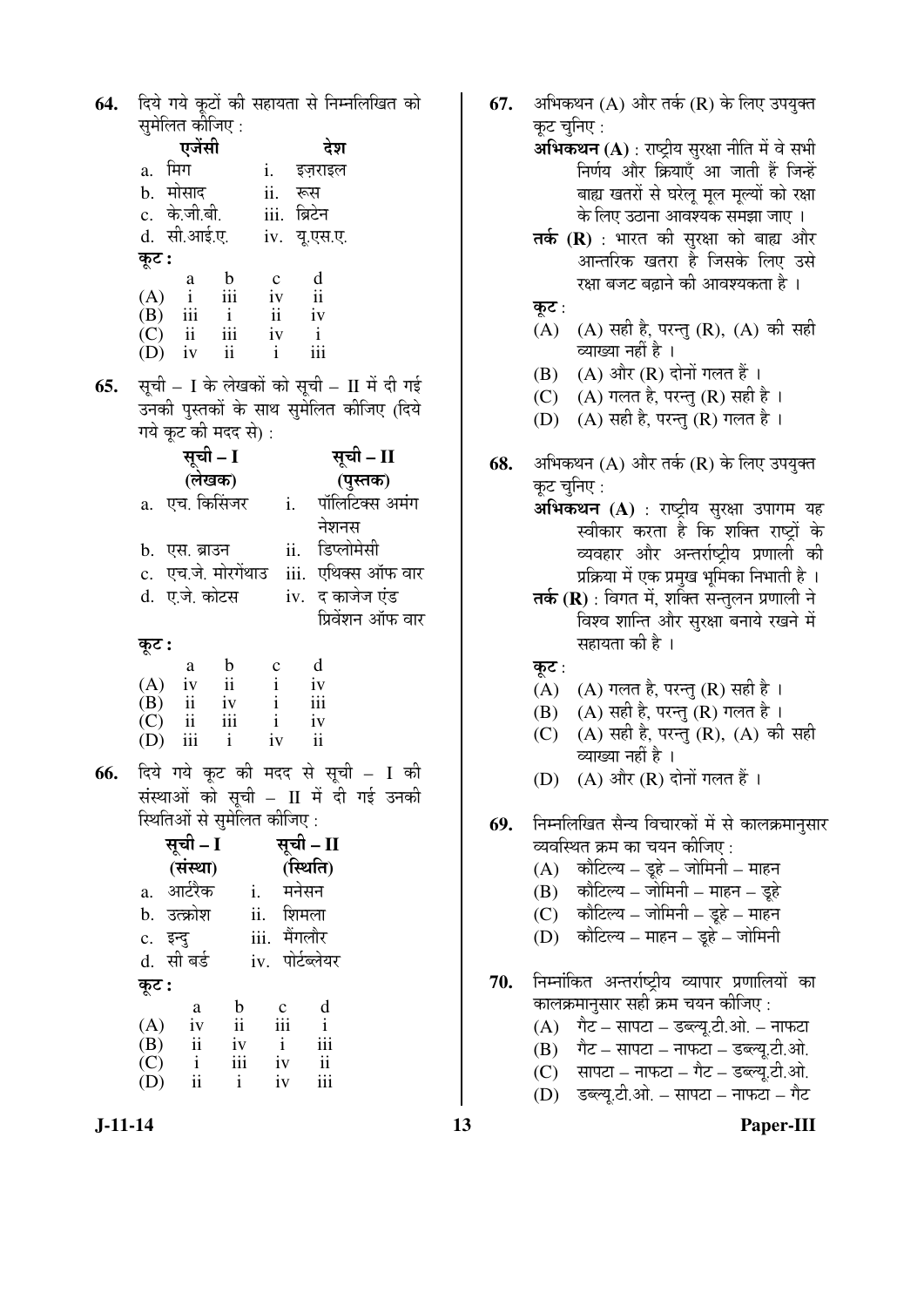Read the passage given below and answer the questions which are based on your understanding of the passage :

The diffusion of military capabilities is the consequence of global economic and social development. As they become richer economically, Japan, China and other Asian countries will become more powerful militarily, as Islamic societies eventually will also. So will Russia if it is successful in reforming its economy. The last decades of twentieth century have seen many non-western nations acquire sophisticated weapons through arms transfers from western societies, Russia, Israel and China, and also create indigenous arms production facilities sophisticated weapons. These processes will continue and probably accelerate during the early years of the twenty-first century. Nonetheless, well into that century, the west, meaning primarily the United States with some supplements from Britain and France, will alone be able to intervene militarily in almost any part of the world, And only the United States will have the air power capable of bombing virtually any place in the world. These are central elements of the military position of the United States as a Global power and of the West as the dominant civilization in the world. For the immediate future the balance of conventional military power between the West and the rest will overwhelmingly favor the west.

 The time, effort, and expense required to develop a first class conventional military capability provide tremendous incentives for non-western states to pursue other ways of countering western conventional military power. The perceived short-cut is the acquisition of weapons of mass destruction and the means to deliver them. The core states of civilizations and countries which are aspired to be regionally dominant powers have special incentives to acquire these weapons. Such weapons, first, enable those states to establish their dominance over other states in their civilization and region, and, second, provide them with the means to deter intervention in their civilization and region by the United States or other external powers.

- 71. Which one of the following is the main cause of expansion of military capabilities of the nation-states in the globalised world ?
	- $\overline{A}$  Globalization and Globality.<br>
	(B) Socialization by the non-
	- Socialization by western countries.
	- (C) Militarization by the west.
	- (D) Privitization by the west.
- Paper-III **14** J-11-14
- **72.** By which of the following means, non-western nation-states acquired sophisticated weapons ?
	- (A) Arms sale
	- (B) Arms Aid
	- (C) Arms Transfer
	- (D) Arms Purchase
- **73.** In twenty-first century, which of the following countries would very likely possess the capability of 'military intervention' in any part of the world ?
	- (A) United States
	- (B) Britain and France
	- (C) China
	- (D) United States with the NATO support
- **74.** Which one of the following would be the short-cut and pre-dominant inclination for the non-western states to counter the Western conventional military capability in the foreseeable future ?
	- (A) By boosting their economics
	- (B) By boosting their military
	- (C) By boosting their technology
	- (D) By acquiring weapons of mass destruction
- **75.** According to the above discourse, which of the following could be considered as the special incentives for the countries which aspire to be regionally dominant powers by acquiring the weapons of mass destruction and means of their delivery ?
	- (A) Capability to establish their dominance.
	- (B) Availability of means to deter intervention by the United States or other powers.
	- (C) Capability to use the UN Legitimacy for selfish politicomilitary motives.
	- (D) The incentives mentioned in (A) and (B).
-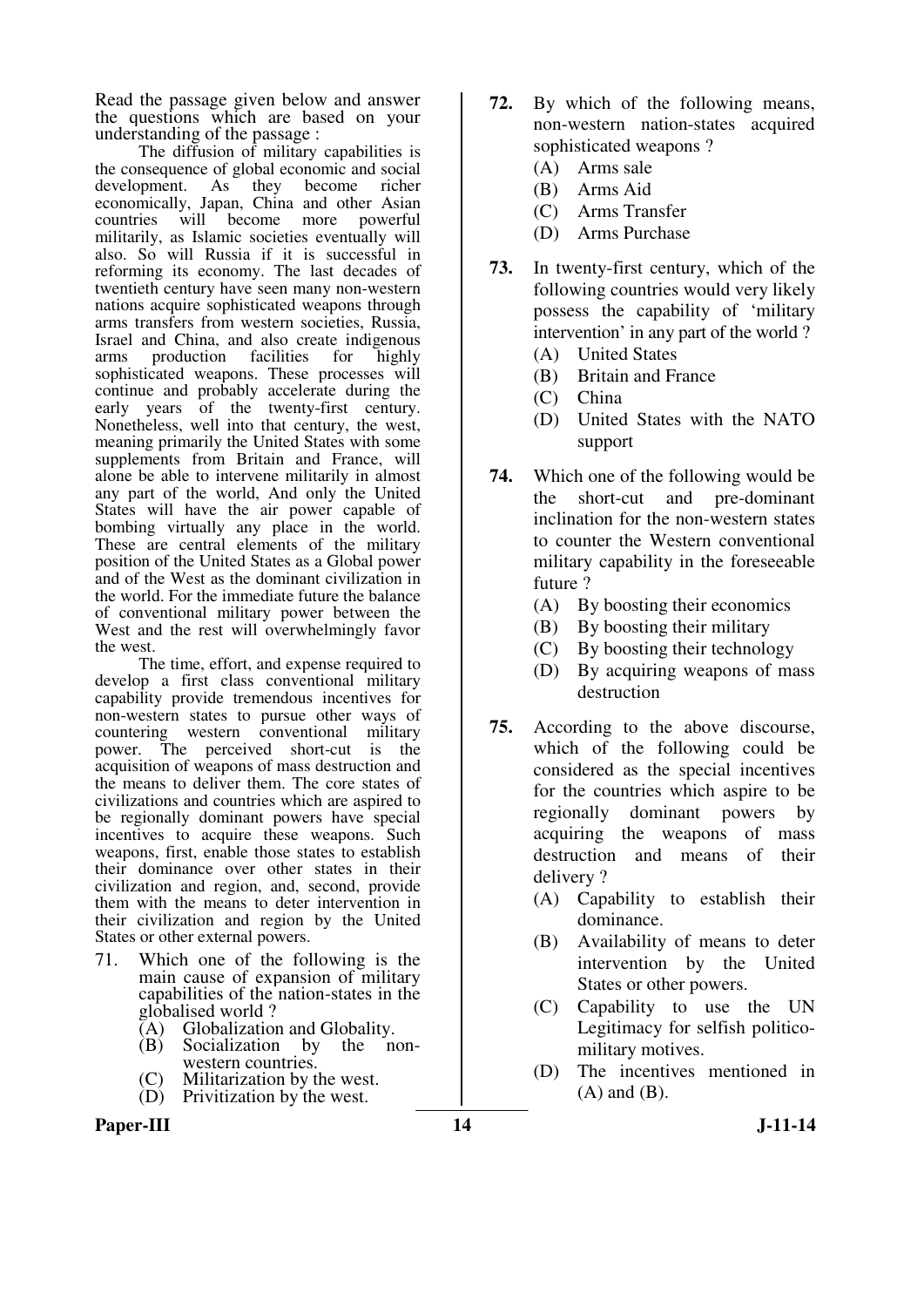निम्नलिखित गद्यांश को पढिए और आपकी समज के आधार पर प्रश्नों के उत्तर दीजिए :

वेश्विक आर्थिक एवं सामाजिक विकास के परिणाम स्वरूप सैन्य क्षमताओं में विस्तरण हुआ है । ज्योंहि वे आर्थिक रूप से और अधिक अमीर होंगे<u>.</u> <u>जापान, चीन और अन्य ऐशियाई देश सैन्य रूप से और</u> अधिक शक्तिशाली होंगे । इसी प्रकार इस्लामी समाज भी । इसी तरह रूस भी यदि वह अपनी अर्थ व्यवस्था में सुधार लाने में सफल होता है । 20वीं शताब्दी के पिछले दशकों में यह देखा गया है कि कई गैर-पश्चिमी राष्ट्रों यथा रूस, इज़राइल, चीन ने शस्त्र-अन्तरण के अन्तर्गत परिष्कृत शस्त्र प्राप्त कर लिए हैं और उन्होंने अत्यन्त परिष्कृत शस्त्रों के उत्पादन की देशीय सुविधाओं का निर्माणकर लिया है । ये प्रक्रियाएँ जारी रहेंगी और शायद 21वीं शताब्दी के प्रारम्भ में इनमें वृद्धि हो जाए । फिर भी, उस शताब्दी में प्रवेश हो ही चुका है, यूरोप, जिसका प्रमुखतया अर्थ यू.एस.ए., जिसमें ब्रिटिश और फ्रांस के कुछ अनुपूरक सम्मिलित हैं. संसार के किसी भाग में वह अकेला सैन्य हस्तक्षेप करने के सक्षम है । यू.एस.ए. की वैश्विक सैन्य अवस्था के केंद्रीय तत्त्व हैं जो उसे विश्व-शक्ति और पश्चिम को प्रभावी सभ्यता बनाती है । निकट भविष्य में, पश्चिम तथा अन्यों के बीच परम्परागत सैन्य सन्तुलन बहुत अधिक पश्चिम के पक्ष में रहेगा ।

प्रथम श्रेणी की परम्परागत सैन्य क्षमता के लिए समय, प्रयास और व्यय की आवश्यकता है, ये गैर-पश्चिमी देशों को अन्य साधनों की खोज के लिए बहत अधिक प्रेरक हैं. जिससे परम्परागत सैन्य शक्ति का प्रतिरोध किया जा सकता हो । द्रष्टिगोचर लघमार्ग है कि विध्वंसक शास्त्र और उनके वितरण के साधनों की प्राप्ति की जाए । इन सभ्यताओं के प्रमुख राज्य और देश जिन्होंने क्षेत्रीय स्तर पर प्रभावशाली शक्तियाँ बनना चाहा था, उन्हें ऐसे शास्त्र प्राप्त करने के लिए विशिष्ट प्रोत्साहन हैं । ऐसे शास्त्र उन देशों पर अपना प्रभाव स्थापित करते हैं और उन्हें वे साधन उपलब्ध हो जाते हैं जिनसे वे अपनी सभ्यता और क्षेत्र में यु.एस.ए. अथवा किसी अन्य बाहरी शक्ति के हस्तक्षेप को रोक सके ।

- 71. वेश्वीकरण संसार में राष्ट्र-देशों की सैन्य क्षमता के प्रसार में निम्नलिखित कारणों में से प्रमुख कौन सा $\bm{\mathcal{E}}$  ?
	- (A) वैश्वीकरण और वैश्वीकता
	- (B) गैर-पश्चिमी देशों का समाजीकरण
	- (C) जिंश्चिम के द्वारा सैनिकीकरण
	- (D) पश्चिम के द्वारा निजीकरण
- 72. निम्नलिखित साधनों में से किस द्वारा गैर-पश्चिमी राष्ट-देशों ने परिष्कृत शस्त्र प्राप्त किये हैं ?
	- $(A)$  शस्त्र विक्रय
	- $(B)$  शस्त्र सहायता
	- (C) शस्त्र अन्तरण
	- (D) शस्त्र क्रय
- 73. इक्कीसवीं शती में, निम्नलिखित देशों में से कौन सा संसार के किसी भी भाग में सैन्य हस्तक्षेप कर सकेगा ?
	- (A) य.एस.ए.
	- $(B)$  ब्रिटेन और फ्रांस
	- $(C)$  चीन
	- (D) नाटो के समर्थन से यू.एस.ए.
- 74. गैर-पश्चिमी राज्यों के लिए निम्नलिखित में से कौन सा लघुतम और पूर्व-प्रबल झुकाव होगा जिससे वे पश्चिमी परम्परागत सैन्य सामर्थ्य का निकट भविष्य में सामना कर सकें ?
	- $(A)$  उनकी अर्थ-व्यवस्था को बढावा देने से
	- (B) उनकी सेना को बढ़ावा देने से
	- (C) उनकी प्रौद्योगिकी को बढ़ावा देने से
	- (D) सामुहिक विध्वंस के शस्त्र प्राप्त करने से
- 75. इस विचार-विमर्श के अनुसार निम्नलिखित में से उन देशों के लिए कौन सा विशेष प्रेरक होगा जो सामहिक विध्वंस और विवरण के लिए साधन शस्त्र प्राप्त करके क्षेत्रीय प्रभावशाली शक्ति बनने की महत्वकांक्षा रखते हैं ?
	- $(A)$  अपनी प्रभाविता को स्थापित करने की क्षमता
	- $(B)$  । यु.एस.ए. अथवा किसी अन्य शक्ति द्वारा हस्तक्षेप को रोकने के लिए साधनों की उपलब्धि
	- (C) स्वार्थी राजनीतिक-सैन्य प्रयोजनों के लिए य.एन. की वैधता को प्रयुक्त करने की क्षमता
	- (D) (A) और (B) में दिये गये प्रेरक